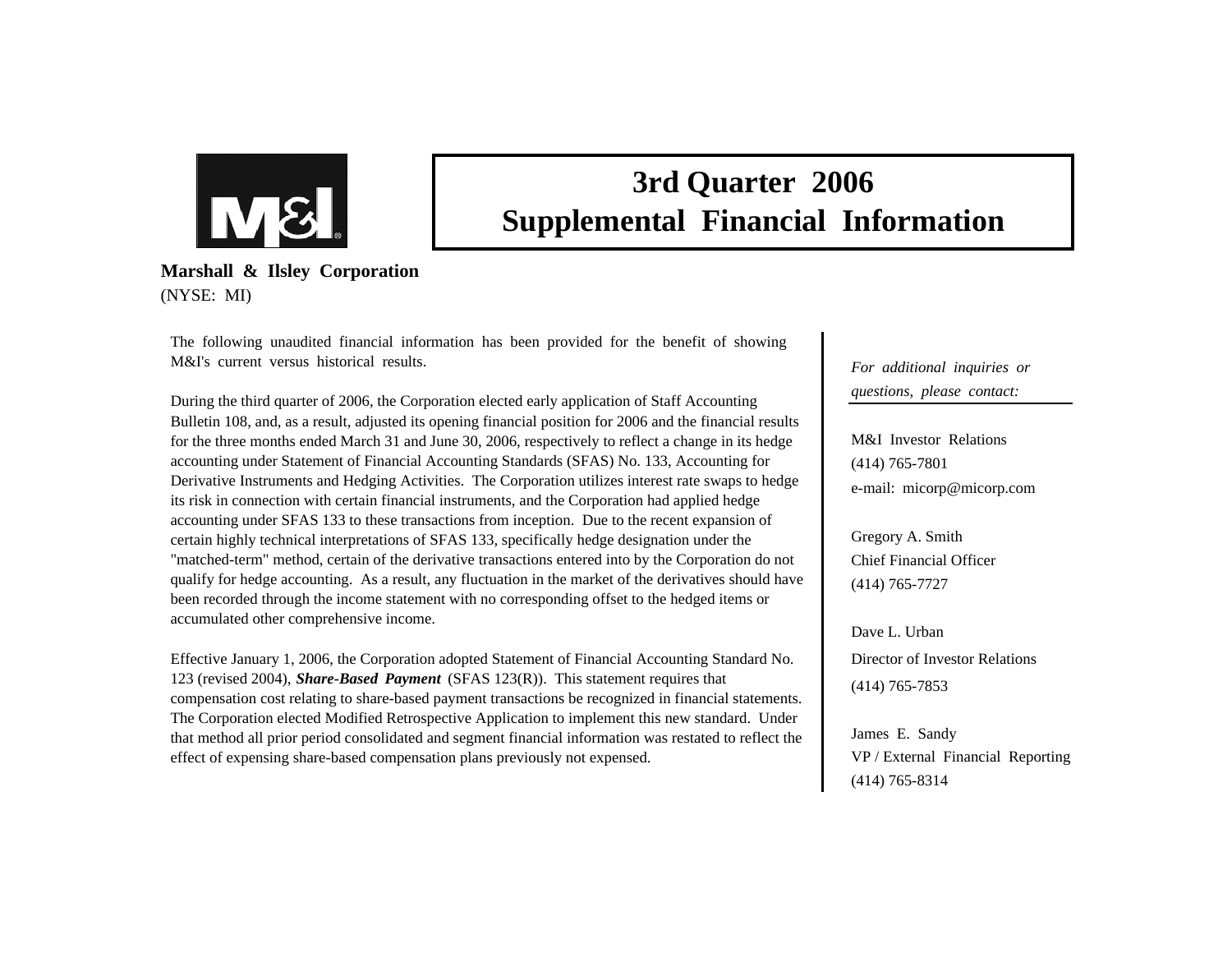Quarterly Financial Information

|                                                              | 3rd Qtr.<br>2006          | <b>Restated</b><br>2nd Qtr.<br>2006 | <b>Restated</b><br>1st Otr.<br>2006 | 4th Qtr.<br>2005          | 3rd Qtr.<br>2005     | 2nd Qtr.<br>2005 | 1st Qtr.<br>2005          | 4th Qtr.<br>2004     | 3rd Otr.<br>2004 |
|--------------------------------------------------------------|---------------------------|-------------------------------------|-------------------------------------|---------------------------|----------------------|------------------|---------------------------|----------------------|------------------|
| PER SHARE DATA                                               |                           |                                     |                                     |                           |                      |                  |                           |                      |                  |
| Diluted:                                                     |                           |                                     |                                     |                           |                      |                  |                           |                      |                  |
| Net Income<br><b>Core Operating Income</b>                   | \$0.92<br>0.81            | \$0.74<br>0.79                      | \$0.72<br>0.78                      | \$0.74<br>0.74            | \$0.75<br>0.75       | \$0.79<br>0.79   | \$0.71<br>0.71            | \$0.73<br>0.73       | \$0.66<br>0.66   |
|                                                              |                           |                                     |                                     |                           |                      |                  |                           |                      |                  |
| <b>Basic:</b><br>Net Income                                  | 0.94                      | 0.75                                | 0.74                                | 0.76                      | 0.77                 | 0.80             | 0.73                      | 0.74                 | 0.68             |
| Core Operating Income                                        | 0.83                      | 0.81                                | 0.79                                | 0.76                      | 0.77                 | 0.80             | 0.73                      | 0.74                 | 0.68             |
| <b>Dividend Declared</b>                                     | 0.27                      | 0.27                                | 0.24                                | 0.24                      | 0.24                 | 0.24             | 0.21                      | 0.21                 | 0.21             |
| <b>Book Value</b>                                            | 23.51                     | 22.68                               | 20.75                               | 20.27                     | 19.81                | 18.76            | 17.99                     | 17.51                | 16.47            |
| <b>Shares Outstanding (millions):</b>                        |                           |                                     |                                     |                           |                      |                  |                           |                      |                  |
| Average - Diluted                                            | 259.7                     | 258.3                               | 240.3                               | 239.6                     | 238.2                | 233.9            | 232.8                     | 229.6                | 227.3            |
| End of Period                                                | 254.8                     | 254.0                               | 236.1                               | 235.4                     | 234.4                | 229.7            | 228.7                     | 227.3                | 223.1            |
| <b>INCOME STATEMENT (\$millions)</b>                         |                           |                                     |                                     |                           |                      |                  |                           |                      |                  |
| <b>Net Interest Income (FTE)</b>                             | \$400.5                   | \$384.5                             | \$333.0                             | \$339.8                   | \$330.3              | \$321.4          | \$307.0                   | \$304.0              | \$296.2          |
| Provision for Loan & Lease Losses                            | 10.3                      | 11.1                                | 11.0                                | 13.0                      | 9.9                  | 13.7             | 8.1                       | 12.8                 | 6.9              |
| Data Processing Services                                     | 339.5                     | 345.0                               | 343.0                               | 323.8                     | 296.0                | 282.4            | 283.0                     | 279.1                | 249.3            |
| Wealth Management                                            | 54.6                      | 56.3                                | 52.8                                | 48.2                      | 48.3                 | 48.1             | 47.1                      | 45.0                 | 43.1             |
| Service Charge on Deposits                                   | 25.7                      | 25.0                                | 22.5                                | 23.3                      | 23.6                 | 23.7             | 23.3                      | 24.0                 | 24.8             |
| Mortgage Banking<br>Net Investment Securities Gains          | 13.4<br>4.5               | 12.3<br>1.0                         | 12.5<br>1.1                         | 14.1<br>2.9               | 15.8<br>7.4          | 11.2<br>29.4     | 8.2<br>5.9                | 7.6<br>35.3          | 8.8<br>0.5       |
| Mark to Market Adjustments                                   | 43.8                      | (20.7)                              | (21.3)                              | 0.0                       | 0.0                  | 0.0              | 0.0                       | 0.0                  | 0.0              |
| All Other                                                    | 39.6                      | 42.1                                | 40.3                                | 37.0                      | 39.0                 | 39.5             | 35.0                      | 36.6                 | 34.6             |
| <b>Total Non-Interest Revenues</b>                           | 521.1                     | 461.0                               | 450.9                               | 449.3                     | 430.1                | 434.3            | 402.5                     | 427.6                | 361.1            |
| Salaries & Employee Benefits                                 | 314.3                     | 307.1                               | 277.4                               | 282.7                     | 278.0                | 269.0            | 245.1                     | 250.4                | 238.9            |
| Occupancy and Equipment                                      | 61.8                      | 63.8                                | 57.8                                | 56.8                      | 54.6                 | 50.9             | 53.4                      | 50.3                 | 50.8             |
| <b>Software Expenses</b><br><b>Processing Charges</b>        | 17.9<br>25.6              | 17.3<br>29.6                        | 17.4<br>27.0                        | 15.5<br>18.0              | 15.0<br>16.2         | 14.1<br>13.5     | 13.4<br>14.9              | 12.8<br>14.9         | 13.5<br>12.5     |
| Supplies and Printing                                        | 6.8                       | 6.5                                 | 6.1                                 | 6.0                       | 5.6                  | 5.8              | 6.5                       | 6.6                  | 5.5              |
| <b>Professional Services</b>                                 | 16.2                      | 14.0                                | 11.4                                | 15.6                      | 14.3                 | 12.8             | 10.9                      | 12.7                 | 11.7             |
| Shipping and Handling                                        | 21.4                      | 21.7                                | 23.9                                | 18.9                      | 16.9                 | 16.8             | 19.6                      | 17.4                 | 15.8             |
| Intangible Amortization                                      | 12.1                      | 12.0                                | 8.9                                 | 8.8                       | 6.1                  | 8.1              | 8.1                       | 8.7                  | 8.3              |
| Other                                                        | 70.5<br>546.6             | 72.3<br>544.3                       | 75.2<br>505.1                       | 83.3<br>505.6             | 63.8<br>470.5        | 68.8             | 71.1<br>443.0             | 87.0<br>460.8        | 58.4<br>415.5    |
| <b>Total Non-Interest Expenses</b>                           |                           |                                     |                                     |                           |                      | 459.8            |                           |                      |                  |
| Tax Equivalent Adjustment                                    | 7.3                       | 7.7                                 | 7.9                                 | 8.2                       | 8.5                  | 8.5              | 8.2                       | 8.2                  | 8.2              |
| Pre-Tax Earnings                                             | 357.4                     | 282.4                               | 259.9                               | 262.3                     | 271.5                | 273.7            | 250.2                     | 249.8                | 226.7            |
| <b>Income Taxes</b>                                          | 118.5                     | 91.9                                | 86.8                                | 84.8                      | 91.8                 | 90.0             | 84.9                      | 82.5                 | 76.0             |
| <b>Net Income</b>                                            | \$238.9                   | \$190.5                             | \$173.1                             | \$177.5                   | \$179.7              | \$183.7          | \$165.3                   | \$167.3              | \$150.7          |
| <b>Core Operating Income</b>                                 | \$210.9                   | \$203.7                             | \$186.8                             | \$177.5                   | \$179.7              | \$183.7          | \$165.3                   | \$167.3              | \$150.7          |
| <b>Reconciliation of Core Operating Income to Net Income</b> | <b>Three Months Ended</b> |                                     |                                     | <b>Three Months Ended</b> |                      |                  | <b>Three Months Ended</b> |                      |                  |
|                                                              | September 30, 2006        |                                     |                                     | June 30, 2006             |                      |                  | March 31, 2006            |                      |                  |
|                                                              | Amount                    | Per                                 |                                     | Amount                    | Per                  |                  | Amount                    | Per                  |                  |
|                                                              | (\$ in millions)          | <b>Diluted Share</b>                |                                     | (\$ in millions)          | <b>Diluted Share</b> |                  | (\$ in millions)          | <b>Diluted Share</b> |                  |
| <b>Net Income</b>                                            | \$238.9                   | \$0.92                              |                                     | \$190.5                   | \$0.74               |                  | \$173.1                   | \$0.72               |                  |
| Mark to Market Adjustments (after-tax)                       | (28.0)                    | (0.11)                              |                                     | 13.2                      | 0.05                 |                  | 13.7                      | 0.06                 |                  |
| <b>Core Operating Income</b>                                 | \$210.9                   | \$0.81                              |                                     | \$203.7                   | \$0.79               |                  | \$186.8                   | \$0.78               |                  |
| <b>Average Shareholders' Equity</b>                          | \$5,860                   |                                     |                                     | \$5,664                   |                      |                  | \$4,814                   |                      |                  |
| Cumulative Mark to Market Adjustments (after-tax)            | 23                        |                                     |                                     | 27                        |                      |                  | 19                        |                      |                  |
| <b>Adjusted Average Shareholders' Equity</b>                 | \$5,883                   |                                     |                                     | \$5,691                   |                      |                  | \$4,833                   |                      |                  |
| Based on Core Operating Income                               |                           |                                     |                                     |                           |                      |                  |                           |                      |                  |
| <b>ROA</b>                                                   | 1.53 %                    |                                     |                                     | 1.53<br>%                 |                      |                  | 1.62 %                    |                      |                  |
| <b>ROE</b>                                                   | 14.22                     |                                     |                                     | 14.36                     |                      |                  | 15.67                     |                      |                  |
| <b>Efficiency Ratio</b>                                      | 62.6                      |                                     |                                     | 62.9                      |                      |                  | 62.8                      |                      |                  |
| <b>Efficiency Ratio without Metavante</b>                    | 52.4                      |                                     |                                     | 51.2                      |                      |                  | 48.8                      |                      |                  |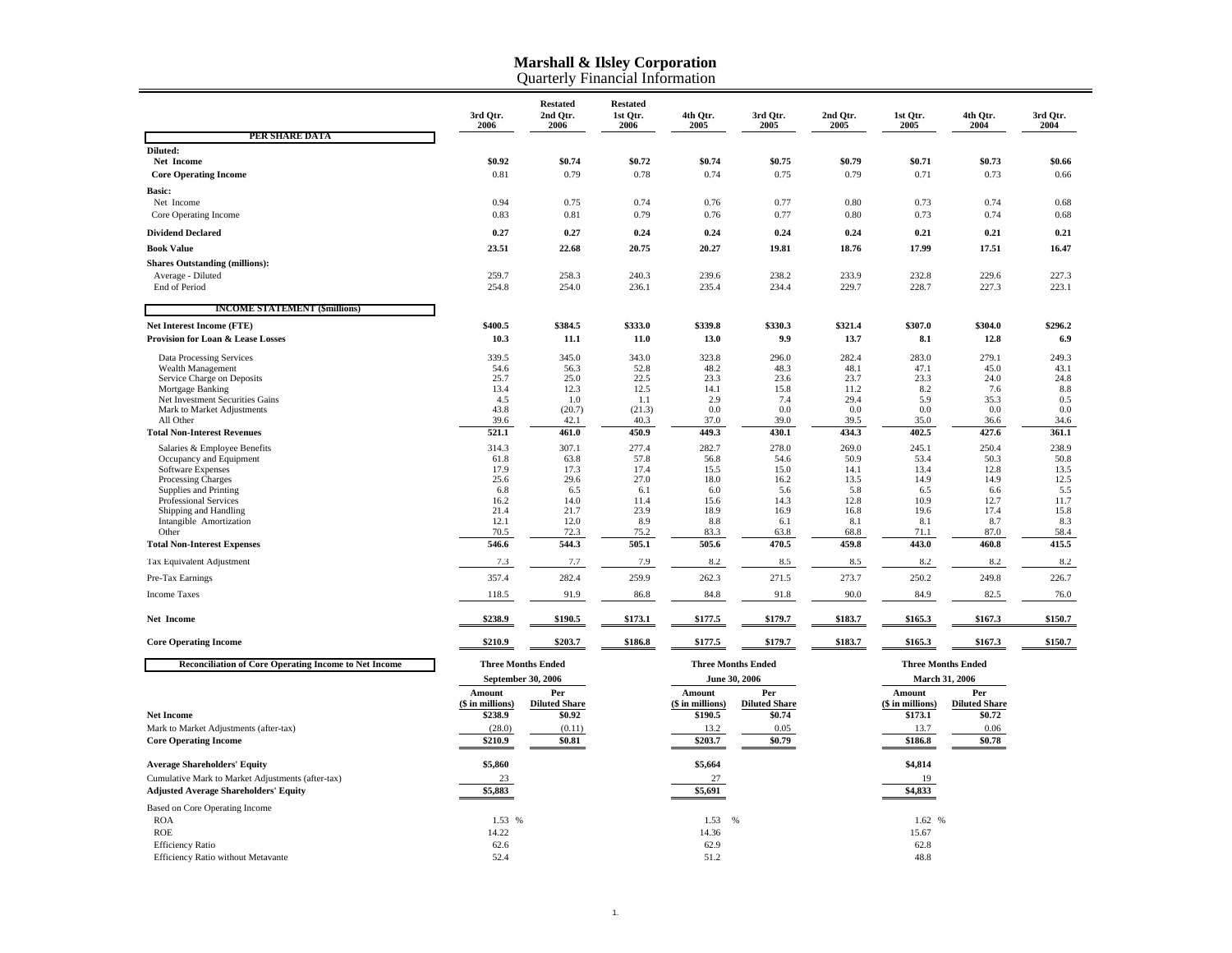Quarterly Financial Information

|                                                                                    | September 30,<br>2006 | <b>Restated</b><br><b>June 30,</b><br>2006 | <b>Restated</b><br>March 31,<br>2006 | December 31,<br>2005 | September 30,<br>2005 | <b>June 30,</b><br>2005 | March 31,<br>2005 | December 31,<br>2004 | September 30,<br>2004 |
|------------------------------------------------------------------------------------|-----------------------|--------------------------------------------|--------------------------------------|----------------------|-----------------------|-------------------------|-------------------|----------------------|-----------------------|
| <b>ASSETS - END OF PERIOD (\$millions)</b>                                         |                       |                                            |                                      |                      |                       |                         |                   |                      |                       |
| Cash & Due From Banks                                                              | \$1,250               | \$1,281                                    | \$1,017                              | \$1,155              | \$1,080               | \$976                   | \$873             | \$839                | \$887                 |
| <b>Trading Securities</b>                                                          | 45                    | 55                                         | 40                                   | 30                   | 28                    | 22                      | 24                | 18                   | 36                    |
| Short - Term Investments                                                           | 254                   | 281                                        | 159                                  | 300                  | 306                   | 283                     | 158               | 173                  | 162                   |
| <b>Investment Securities</b>                                                       | 7,349                 | 7,175                                      | 6,627                                | 6,320                | 6,330                 | 6,241                   | 6,158             | 6,085                | 6,079                 |
| Loans & Leases:                                                                    |                       |                                            |                                      |                      |                       |                         |                   |                      |                       |
| Commercial Loans & Leases:                                                         |                       |                                            |                                      |                      |                       |                         |                   |                      |                       |
| Commercial Loans                                                                   | 11,792                | 11,759                                     | 10,241                               | 9,566                | 9,255                 | 9,143                   | 8,680             | 8,482                | 7,931                 |
| Commercial Lease Financing                                                         | 535                   | 512                                        | 493                                  | 500                  | 466                   | 469                     | 416               | 406                  | 395                   |
| Total Commercial Loans & Leases                                                    | 12,327                | 12,271                                     | 10,734                               | 10,066               | 9,721                 | 9,612                   | 9,096             | 8,888                | 8,326                 |
| Commercial Real Estate:                                                            |                       |                                            |                                      |                      |                       |                         |                   |                      |                       |
| <b>Commercial Mortgages</b><br><b>Construction Loans</b>                           | 11,002<br>3,282       | 10,861<br>2,998                            | 8,819<br>1,917                       | 8,825<br>1,596       | 8,733<br>1,526        | 8,586<br>1,443          | 8,412<br>1,290    | 8,164<br>1,175       | 7,999<br>1,128        |
| <b>Total Commercial Real Estate</b>                                                | 14,284                | 13,859                                     | 10,736                               | 10,421               | 10,259                | 10,029                  | 9,702             | 9,339                | 9,127                 |
| Residential Real Estate:                                                           |                       |                                            |                                      |                      |                       |                         |                   |                      |                       |
| <b>Residential Mortgages</b>                                                       | 6,078                 | 5,817                                      | 5,370                                | 5,051                | 4,752                 | 4,336                   | 3,765             | 3,399                | 3,051                 |
| <b>Construction Loans</b>                                                          | 2,533                 | 2,404                                      | 2,138                                | 2,045                | 1,739                 | 1,541                   | 1,276             | 1,090                | 944                   |
| <b>Total Residential Real Estate</b><br>Personal Loans & Leases:                   | 8,611                 | 8,221                                      | 7,508                                | 7,096                | 6,491                 | 5,877                   | 5,041             | 4,489                | 3,995                 |
| Personal Loans                                                                     | 1,469                 | 1,409                                      | 1,519                                | 1,618                | 1,588                 | 1,526                   | 1,456             | 1,540                | 1,525                 |
| Personal Lease Financing                                                           | 158                   | 142                                        | 133                                  | 132                  | 131                   | 124                     | 126               | 132                  | 139                   |
| Home Equity Loans & Lines                                                          | 4,416                 | 4,537                                      | 4,606                                | 4,834                | 4,916                 | 4,978                   | 5,162             | 5,149                | 5,033                 |
| Total Consumer Loans & Leases                                                      | 6,043                 | 6,088                                      | 6,258                                | 6,584                | 6,635                 | 6,628                   | 6,744             | 6,821                | 6,697                 |
| Total Loans & Leases                                                               | 41,265                | 40,439                                     | 35,236                               | 34,167               | 33,106                | 32,146                  | 30,583            | 29,537               | 28,145                |
| Reserve for Loan & Leases Losses<br>Premises and Equipment, net                    | (417)                 | (415)<br>569                               | (369)<br>500                         | (364)<br>491         | (362)<br>469          | (360)<br>449            | (358)<br>445      | (358)<br>467         | (358)<br>461          |
| Goodwill & Intangibles                                                             | 568<br>3,221          | 3,155                                      | 2,484                                | 2,461                | 2,388                 | 2,160                   | 2,152             | 2,126                | 2,042                 |
| Other Assets                                                                       | 1,948                 | 1,914                                      | 1,671                                | 1,653                | 1,650                 | 1,567                   | 1,606             | 1,550                | 1,526                 |
| <b>Total Assets</b>                                                                | \$55,483              | \$54,454                                   | \$47,365                             | \$46,213             | \$44,995              | \$43,484                | \$41,641          | \$40,437             | \$38,980              |
|                                                                                    |                       |                                            |                                      |                      |                       |                         |                   |                      |                       |
| <b>LIABILITIES - END OF PERIOD (\$millions)</b>                                    |                       |                                            |                                      |                      |                       |                         |                   |                      |                       |
| Deposits:                                                                          |                       |                                            |                                      |                      |                       |                         |                   |                      |                       |
| Noninterest Bearing<br>Bank Issued Interest Bearing Activity:                      | \$5,566               | \$5,773                                    | \$5,000                              | \$5,525              | \$5,224               | \$5,089                 | \$4,790           | \$4,888              | \$4,753               |
| Savings & NOW                                                                      | 2,991                 | 3,170                                      | 2,756                                | 2,958                | 2,972                 | 3,039                   | 3,218             | 3,387                | 3,393                 |
| Money Market                                                                       | 7,961                 | 7,609                                      | 6,809                                | 6,407                | 6,159                 | 5,909                   | 5,810             | 5,645                | 5,597                 |
| Foreign Activity                                                                   | 1,189                 | 1,039                                      | 1,012                                | 1,165                | 944                   | 933                     | 833               | 892                  | 845                   |
| <b>Total Bank Issued Interest Bearing Activity</b>                                 | 12,141                | 11,818                                     | 10,577                               | 10,530               | 10,075                | 9,881                   | 9,861             | 9,924                | 9,835                 |
| <b>Bank Issued Time:</b>                                                           |                       |                                            |                                      |                      |                       |                         |                   |                      |                       |
| CDs greater than \$100,000<br>All Other Time                                       | 3,179<br>4,828        | 2,970<br>4,802                             | 2,171<br>3,603                       | 1,845<br>3,434       | 1,561<br>3,229        | 1,302<br>3,004          | 1,171<br>2,880    | 942<br>2,712         | 855<br>2,674          |
| <b>Total Bank Issued Time</b>                                                      | 8,007                 | 7,772                                      | 5,774                                | 5,279                | 4,790                 | 4,306                   | 4,051             | 3,654                | 3,529                 |
| <b>Total Bank Issued Deposits</b>                                                  | 25,714                | 25,363                                     | 21,351                               | 21,334               | 20,089                | 19,276                  | 18,702            | 18,466               | 18,117                |
| Wholesale:                                                                         |                       |                                            |                                      |                      |                       |                         |                   |                      |                       |
| Foreign Time                                                                       | 1,109                 | 1,711                                      | 1,218                                | 1,454                | 1,306                 | 1,069                   | 1,445             | 2,253                | 526                   |
| All Other                                                                          | 6,637                 | 5,890                                      | 5,530                                | 4,886                | 5,596                 | 5,717                   | 5,555             | 5,736                | 6,243                 |
| <b>Total Wholesale</b><br><b>Total Deposits</b>                                    | 7,746<br>33,460       | 7,601<br>32,964                            | 6,748<br>28,099                      | 6,340<br>27,674      | 6,902<br>26,991       | 6,786<br>26,062         | 7,000<br>25,702   | 7,989<br>26,455      | 6,769<br>24,886       |
| Short - Term Borrowings                                                            | 7,006                 | 6,778                                      | 5,553                                | 5,627                | 5,497                 | 5,162                   | 4,456             | 3,530                | 4,622                 |
| Long - Term Borrowings                                                             | 7,489                 | 7,476                                      | 7,186                                | 6,669                | 6,375                 | 6,471                   | 5,892             | 5,027                | 4,486                 |
| Other Liabilities                                                                  | 1,572                 | 1,510                                      | 1,664                                | 1,508                | 1,520                 | 1,510                   | 1,505             | 1,474                | 1,336                 |
| <b>Total Liabilities</b>                                                           | 49,527                | 48,728                                     | 42,502                               | 41,478               | 40,383                | 39,205                  | 37,555            | 36,486               | 35,330                |
|                                                                                    |                       |                                            |                                      |                      |                       |                         |                   |                      |                       |
| <b>SHAREHOLDERS' EQUITY - END OF PERIOD (\$millions)</b>                           |                       |                                            |                                      |                      |                       |                         |                   |                      |                       |
| Preferred Equity                                                                   | $\Omega$              | $\Omega$                                   | $\Omega$                             | $\Omega$             | $\Omega$              | $\mathbf{0}$            | $\Omega$          | $\theta$             | $\Omega$              |
| Common Equity                                                                      | 5,999                 | 5,797                                      | 4,883                                | 4,772                | 4.606                 | 4,263                   | 4,102             | 3,928                | 3,629                 |
| Unrealized Gains (Losses) on Securities                                            | (41)                  | (104)                                      | (47)                                 | (36)                 | $\overline{4}$        | 14                      | (18)              | 31                   | 40                    |
| Unrealized Gains (Losses) on Derivatives<br>Accumulated Other Comprehensive Income | (2)<br>(43)           | 33<br>(71)                                 | 27<br>(20)                           | (1)<br>(37)          | $\overline{c}$<br>6   | 2<br>16                 | 2<br>(16)         | (8)<br>23            | (19)<br>21            |
| <b>Total Common Equity</b>                                                         | 5.956                 | 5,726                                      | 4.863                                | 4,735                | 4.612                 | 4.279                   | 4.086             | 3.951                | 3.650                 |
| Shareholders' Equity                                                               | 5,956                 | 5,726                                      | 4,863                                | 4,735                | 4,612                 | 4,279                   | 4,086             | 3,951                | 3,650                 |
|                                                                                    |                       |                                            |                                      |                      |                       |                         |                   |                      |                       |
| Total Liabilities & Shareholders' Equity                                           | \$55,483              | \$54,454                                   | \$47,365                             | \$46,213             | \$44,995              | \$43,484                | \$41,641          | \$40,437             | \$38,980              |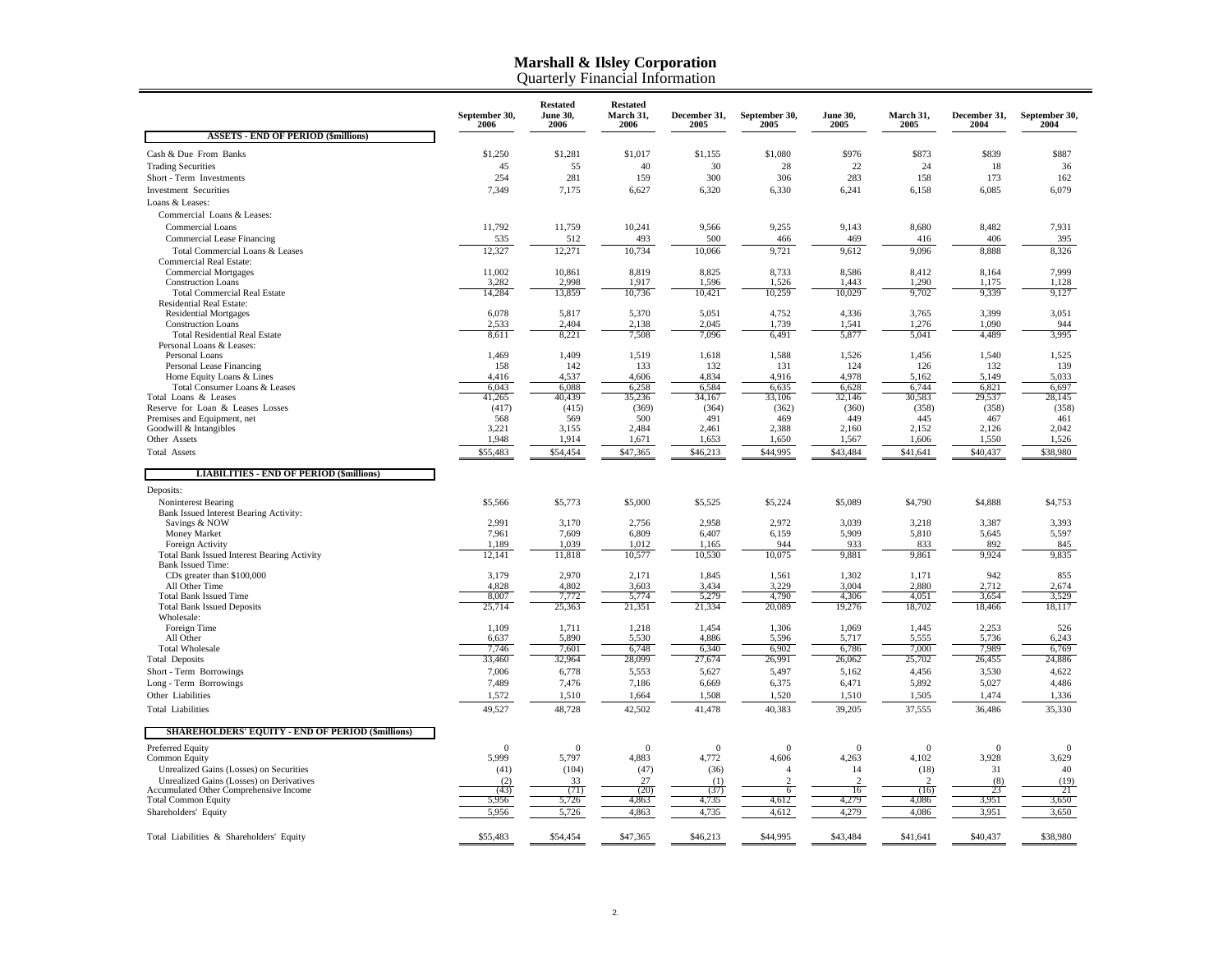|                                                          |                  | Quarterly Financial Information     |                                     |                  |                  |                  |                  |                  |                  |
|----------------------------------------------------------|------------------|-------------------------------------|-------------------------------------|------------------|------------------|------------------|------------------|------------------|------------------|
|                                                          | 3rd Otr.<br>2006 | <b>Restated</b><br>2nd Otr.<br>2006 | <b>Restated</b><br>1st Otr.<br>2006 | 4th Otr.<br>2005 | 3rd Otr.<br>2005 | 2nd Otr.<br>2005 | 1st Otr.<br>2005 | 4th Otr.<br>2004 | 3rd Otr.<br>2004 |
| <b>AVERAGE ASSETS (\$millions)</b>                       |                  |                                     |                                     |                  |                  |                  |                  |                  |                  |
| Cash & Due from Banks                                    | \$1,039          | \$1,031                             | \$980                               | \$1,012          | \$993            | \$939            | \$919            | \$914            | \$853            |
| <b>Trading Securities</b>                                | 54               | 50                                  | 34                                  | 33               | 26               | 26               | 23               | 20               | 23               |
| Short - Term Investments                                 | 302              | 374                                 | 316                                 | 216              | 273              | 271              | 187              | 143              | 166              |
| <b>Investment Securities</b>                             | 7,167            | 7,134                               | 6,320                               | 6,256            | 6,209            | 6,162            | 6,101            | 6,028            | 5,935            |
| Loans & Leases:                                          |                  |                                     |                                     |                  |                  |                  |                  |                  |                  |
| Commercial Loans & Leases:                               |                  |                                     |                                     |                  |                  |                  |                  |                  |                  |
| <b>Commercial Loans</b>                                  | 11,559           | 11,441                              | 9,877                               | 9,290            | 9,126            | 8,932            | 8,460            | 8,076            | 7,796            |
| Commercial Lease Financing                               | 529              | 504                                 | 493                                 | 471              | 462              | 425              | 398              | 402              | 395              |
| Total Commercial Loans & Leases                          | 12,088           | 11,945                              | 10,370                              | 9,761            | 9,588            | 9,357            | 8,858            | 8,478            | 8,191            |
| <b>Commercial Real Estate:</b>                           |                  |                                     |                                     |                  |                  |                  |                  |                  |                  |
| <b>Commercial Mortgages</b>                              | 10,838           | 10,746                              | 8,839                               | 8,850            | 8,661            | 8,509            | 8,275            | 8,042            | 7,826            |
| <b>Construction Loans</b>                                | 3,227            | 2,834                               | 1,742                               | 1,564            | 1,484            | 1,358            | 1,241            | 1,143            | 1,100            |
| <b>Total Commercial Real Estate</b>                      | 14,065           | 13,580                              | 10,581                              | 10,414           | 10,145           | 9,867            | 9,516            | 9,185            | 8,926            |
| Residential Real Estate:<br><b>Residential Mortgages</b> | 5,924            | 5,622                               | 5,190                               | 4,855            | 4,537            | 3,986            | 3,562            | 3,234            | 2,929            |
| <b>Construction Loans</b>                                | 2,471            | 2.364                               | 2,085                               | 1,862            | 1,633            | 1,382            | 1,167            | 1,017            | 865              |
| <b>Total Residential Real Estate</b>                     | 8,395            | 7,986                               | 7,275                               | 6,717            | 6,170            | 5,368            | 4,729            | 4,251            | 3,794            |
| Personal Loans & Leases:                                 |                  |                                     |                                     |                  |                  |                  |                  |                  |                  |
| Personal Loans                                           | 1,436            | 1,456                               | 1,615                               | 1,556            | 1,543            | 1,480            | 1,522            | 1,544            | 1,549            |
| Personal Lease Financing                                 | 150              | 136                                 | 132                                 | 132              | 128              | 123              | 128              | 135              | 146              |
| Home Equity Loans & Lines                                | 4,474            | 4,595                               | 4,706                               | 4,822            | 4,905            | 5,099            | 5,131            | 5,035            | 4,894            |
| Total Consumer Loans & Leases                            | 6.060            | 6.187                               | 6.453                               | 6.510            | 6.576            | 6.702            | 6,781            | 6.714            | 6.589            |
| Total Loans & Leases                                     | 40.608           | 39.698                              | 34,679                              | 33.402           | 32,479           | 31.294           | 29,884           | 28,628           | 27.500           |
| Reserve for Loan & Leases Losses                         | (420)            | (416)                               | (368)                               | (365)            | (364)            | (361)            | (361)            | (363)            | (362)            |
| Premises and Equipment, net                              | 570              | 565                                 | 496<br>2,496                        | 478<br>2,425     | 459<br>2,317     | 445              | 451<br>2,142     | 461<br>2,081     | 458<br>1,821     |
| Goodwill & Intangibles<br>Other Assets                   | 3,169<br>2,095   | 3,139<br>2,046                      | 1,827                               | 1,792            | 1,743            | 2,154<br>1,723   | 1,695            | 1,671            | 1,622            |
|                                                          |                  | \$53,621                            | \$46,780                            |                  | \$44,135         | \$42,653         | \$41,041         |                  | \$38,016         |
| <b>Total Assets</b>                                      | \$54,584         |                                     |                                     | \$45,249         |                  |                  |                  | \$39,583         |                  |
| Memo:                                                    |                  |                                     |                                     |                  |                  |                  |                  |                  |                  |
| <b>Average Earning Assets</b>                            | \$48,131         | \$47,256                            | \$41,349                            | \$39,907         | \$38,987         | \$37,753         | \$36,195         | \$34,819         | \$33,624         |
| Average Earning Assets Excluding Investment Securities   |                  |                                     |                                     |                  |                  |                  |                  |                  |                  |
| Unrealized Gains/(Losses)                                | \$48,250         | \$47,368                            | \$41,404                            | \$39,945         | \$38,979         | \$37,741         | \$36,156         | \$34,762         | \$33,616         |
| <b>AVERAGE LIABILITIES (\$millions)</b>                  |                  |                                     |                                     |                  |                  |                  |                  |                  |                  |
| Deposits:                                                |                  |                                     |                                     |                  |                  |                  |                  |                  |                  |
| Noninterest Bearing                                      | \$5,462          | \$5,404                             | \$4,942                             | \$5,195          | \$5,049          | \$4,826          | \$4,693          | \$4,871          | \$4,638          |
| Bank Issued Interest Bearing Activity:                   |                  |                                     |                                     |                  |                  |                  |                  |                  |                  |
| Savings & NOW                                            | 3,082            | 3,251                               | 2,831                               | 2,911            | 3,049            | 3,149            | 3,281            | 3,402            | 3,452            |
| Money Market                                             | 7.794            | 7,389                               | 6,599                               | 6,354            | 6.047            | 5,819            | 5,692            | 5,654            | 5,612            |
| Foreign Activity                                         | 1.151            | 1,000                               | 1.034                               | 1,084            | 932              | 882              | 904              | 887              | 849              |
| <b>Total Bank Issued Interest Bearing Activity</b>       | 12,027           | 11,640                              | 10,464                              | 10,349           | 10,028           | 9,850            | 9,877            | 9,943            | 9,913            |
| <b>Bank Issued Time:</b>                                 |                  |                                     |                                     |                  |                  |                  |                  |                  |                  |
| CDs greater than \$100,000                               | 3,137            | 2,878<br>4,769                      | 2,035<br>3,509                      | 1,703            | 1,421<br>3,095   | 1,243            | 1,074            | 906              | 805<br>2,653     |
| All Other Time<br><b>Total Bank Issued Time</b>          | 4,843<br>7,980   | 7,647                               | 5,544                               | 3,354<br>5,057   | 4,516            | 2,951<br>4,194   | 2,787<br>3,861   | 2,685<br>3,591   | 3,458            |
| <b>Total Bank Issued Deposits</b>                        | 25,469           | 24,691                              | 20,950                              | 20,601           | 19,593           | 18,870           | 18,431           | 18,405           | 18,009           |
| Wholesale:                                               |                  |                                     |                                     |                  |                  |                  |                  |                  |                  |
| Foreign Time                                             | 1,147            | 1,931                               | 1,762                               | 896              | 1,076            | 1,085            | 969              | 811              | 869              |
| All Other                                                | 6,305            | 6.119                               | 4,767                               | 5,827            | 5,683            | 5,515            | 5,834            | 6,056            | 5,756            |
| <b>Total Wholesale</b>                                   | 7,452            | 8,050                               | 6,529                               | 6,723            | 6,759            | 6,600            | 6,803            | 6,867            | 6,625            |
| <b>Total Deposits</b>                                    | 32,921           | 32,741                              | 27,479                              | 27,324           | 26,352           | 25,470           | 25,234           | 25,272           | 24,634           |
| Short - Term Borrowings                                  | 3,664            | 3,419                               | 3,371                               | 2,563            | 2,859            | 3,392            | 2,893            | 2,461            | 2,494            |
| Long - Term Borrowings                                   | 10,366           | 10,050                              | 9,404                               | 8,936            | 8,686            | 7,920            | 7,205            | 6,454            | 5,900            |
| Other Liabilities                                        | 1,773            | 1,747                               | 1,712                               | 1,751            | 1,740            | 1,665            | 1,667            | 1,614            | 1,409            |
| <b>Total Liabilities</b>                                 | 48,724           | 47,957                              | 41,966                              | 40,574           | 39,637           | 38,447           | 36,999           | 35,801           | 34,437           |
| <b>AVERAGE SHAREHOLDERS' EQUITY (\$millions)</b>         |                  |                                     |                                     |                  |                  |                  |                  |                  |                  |
| Shareholders' Equity                                     | 5,860            | 5,664                               | 4,814                               | 4,675            | 4,498            | 4,206            | 4,042            | 3,782            | 3,579            |
| Total Liabilities & Shareholders' Equity                 | \$54,584         | \$53,621                            | \$46,780                            | \$45,249         | \$44,135         | \$42,653         | \$41,041         | \$39,583         | \$38,016         |
|                                                          |                  |                                     |                                     |                  |                  |                  |                  |                  |                  |
| Memo:                                                    | \$41,489         | \$40,806                            | \$35,312                            | \$33,628         | \$32,848         | \$31,956         | \$30,639         | \$29,316         | \$28,390         |
| Average Interest Bearing Liabilities                     |                  |                                     |                                     |                  |                  |                  |                  |                  |                  |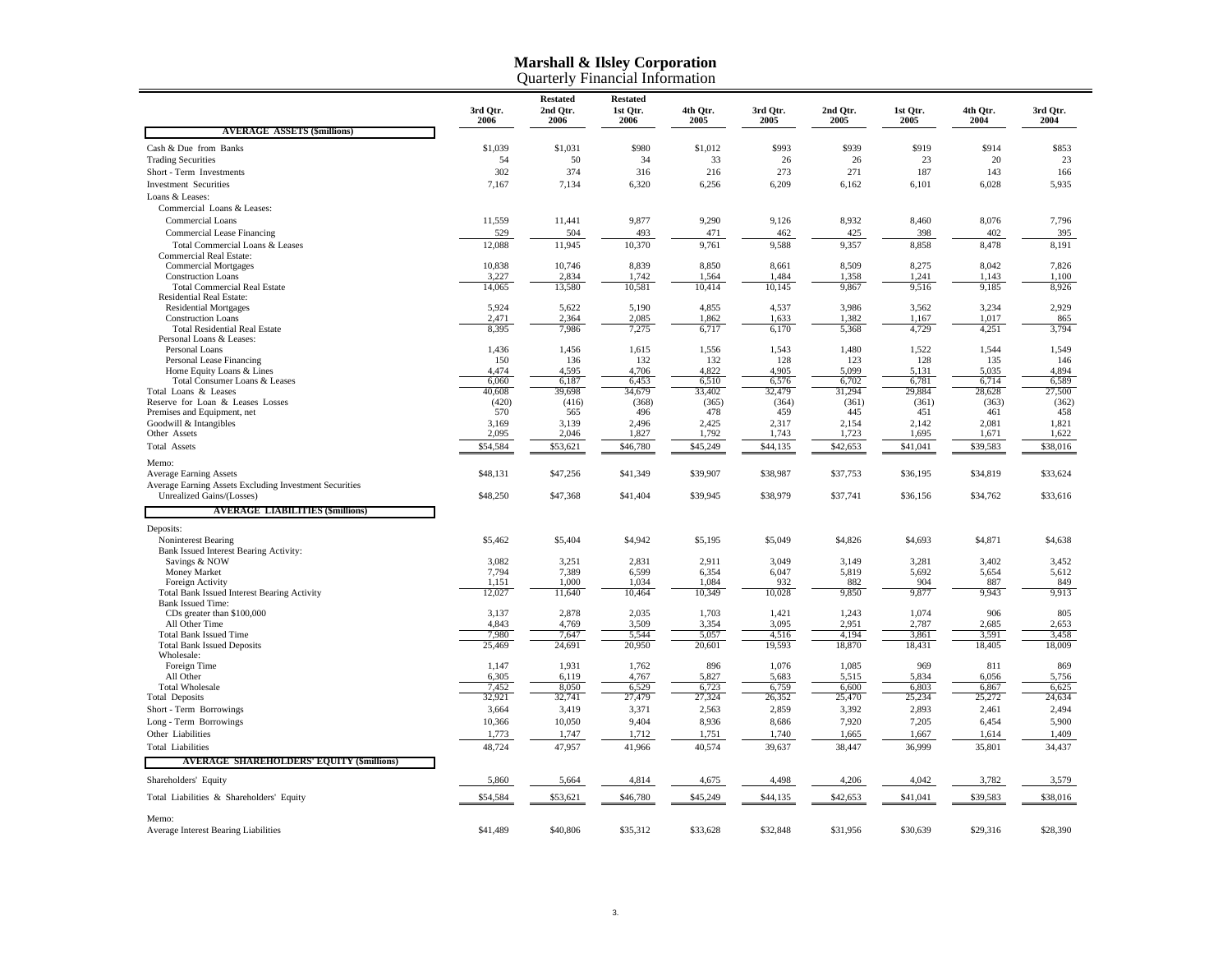#### **Marshall & Ilsley Corporation** Quarterly Financial Information

|                                                                                                                                                                                                                                                                                                          | 3rd Otr.<br>2006                                                       | <b>Restated</b><br>2nd Qtr.<br>2006                                             | <b>Restated</b><br>1st Qtr.<br>2006                                        | 4th Qtr.<br>2005                                                     | 3rd Qtr.<br>2005                                                            | 2nd Otr.<br>2005                                                       | 1st Qtr.<br>2005                                                       | 4th Otr.<br>2004                                                       | 3rd Otr.<br>2004                                                       |
|----------------------------------------------------------------------------------------------------------------------------------------------------------------------------------------------------------------------------------------------------------------------------------------------------------|------------------------------------------------------------------------|---------------------------------------------------------------------------------|----------------------------------------------------------------------------|----------------------------------------------------------------------|-----------------------------------------------------------------------------|------------------------------------------------------------------------|------------------------------------------------------------------------|------------------------------------------------------------------------|------------------------------------------------------------------------|
| <b>KEY RATIOS</b>                                                                                                                                                                                                                                                                                        |                                                                        |                                                                                 |                                                                            |                                                                      |                                                                             |                                                                        |                                                                        |                                                                        |                                                                        |
| Net Interest Margin(FTE) / Avg. Earning Assets<br>Interest Spread (FTE)                                                                                                                                                                                                                                  | 3.29 %<br>2.67                                                         | 3.26 %<br>2.67                                                                  | 3.26 %<br>2.68                                                             | 3.38<br>%<br>2.82                                                    | 3.36 %<br>2.87                                                              | 3.42 %<br>2.97                                                         | 3.44 %<br>3.05                                                         | 3.48 %<br>3.12                                                         | 3.51 %<br>3.19                                                         |
| Efficiency Ratio<br>Efficiency Ratio without Metavante                                                                                                                                                                                                                                                   | 59.6<br>48.5                                                           | 64.5<br>53.3                                                                    | 64.5<br>51.1                                                               | 64.1<br>51.5                                                         | 62.5<br>50.8                                                                | 60.9<br>49.9                                                           | 62.9<br>50.6                                                           | 63.0<br>49.4                                                           | 63.3<br>51.3                                                           |
| Return on Assets<br>Return on Equity                                                                                                                                                                                                                                                                     | 1.74<br>16.17                                                          | 1.43<br>13.49                                                                   | 1.50<br>14.58                                                              | 1.56<br>15.06                                                        | 1.62<br>15.85                                                               | 1.73<br>17.52                                                          | 1.63<br>16.59                                                          | 1.68<br>17.58                                                          | 1.58<br>16.74                                                          |
| Equity / Assets (End of Period)<br>Tangible Equity / Assets (End of Period)                                                                                                                                                                                                                              | 10.73<br>5.53                                                          | 10.52<br>5.30                                                                   | 10.27<br>5.59                                                              | 10.25<br>5.49                                                        | 10.25<br>5.51                                                               | 9.84<br>5.39                                                           | 9.81<br>5.17                                                           | 9.77<br>5.05                                                           | 9.36<br>4.65                                                           |
| <b>MARGIN ANALYSIS (a)</b><br>Loans and Leases:                                                                                                                                                                                                                                                          |                                                                        |                                                                                 |                                                                            |                                                                      |                                                                             |                                                                        |                                                                        |                                                                        |                                                                        |
| Commercial Loans & Leases<br><b>Commercial Real Estate</b><br><b>Residential Real Estate</b><br>Home Equity Loans & Lines<br>Personal Loans & Leases<br>Total Loans & Leases<br><b>Investment Securities</b><br><b>Trading Securities</b><br>Short-Term Investments                                      | 7.62 %<br>7.63<br>7.12<br>7.49<br>7.40<br>7.49<br>5.20<br>1.38<br>5.79 | 7.32 %<br>7.34<br>7.01<br>7.21<br>7.20<br>7.25<br>5.19<br>1.70<br>5.37          | 6.91 %<br>6.94<br>6.85<br>6.98<br>6.77<br>6.91<br>5.17<br>0.87<br>4.58     | 6.62<br>6.65<br>6.47<br>6.64<br>6.44<br>6.59<br>5.00<br>0.74<br>4.37 | 6.17 %<br>%<br>6.33<br>6.18<br>6.32<br>6.21<br>6.25<br>4.99<br>0.90<br>3.86 | 5.84 %<br>6.15<br>5.97<br>6.23<br>5.91<br>6.03<br>5.03<br>0.78<br>3.39 | 5.53 %<br>5.91<br>5.77<br>5.94<br>5.60<br>5.76<br>5.01<br>1.23<br>2.91 | 5.30 %<br>5.63<br>5.48<br>5.63<br>5.33<br>5.49<br>4.94<br>1.00<br>2.23 | 4.92 %<br>5.46<br>5.53<br>5.35<br>5.14<br>5.27<br>4.99<br>1.37<br>1.57 |
| Interest Income (FTE) / Avg. Interest Earning Assets                                                                                                                                                                                                                                                     | 7.13<br>%                                                              | 6.91<br>$\frac{9}{6}$                                                           | 6.62 %                                                                     | 6.33                                                                 | 6.03 %                                                                      | 5.84<br>$\frac{0}{6}$                                                  | 5.62<br>$\%$                                                           | 5.38                                                                   | 5.20 %                                                                 |
| <b>Interest Bearing Deposits:</b><br><b>Bank Issued Interest Bearing Activity</b><br><b>Bank Issued Time</b><br><b>Total Bank Issued</b><br>Wholesale<br><b>Total Interest Bearing Deposits</b><br>Short-Term Borrowings<br>Long-Term Borrowings<br>Interest Expense / Avg. Interest Bearing Liabilities | 3.47 %<br>4.55<br>3.90<br>5.00<br>4.20<br>5.39<br>4.84<br>4.46         | 3.26 %<br>4.25<br>3.65<br>4.78<br>3.98<br>5.06<br>4.69<br>4.25<br>$\frac{0}{6}$ | 2.89 %<br>3.90<br>3.24<br>4.40<br>3.58<br>4.73<br>4.51<br>3.94<br>$\alpha$ | 2.49<br>%<br>3.65<br>2.87<br>3.64<br>3.10<br>4.34<br>4.26<br>3.51    | 2.06 %<br>3.29<br>2.44<br>3.29<br>2.71<br>3.88<br>4.04<br>3.16%             | 1.70 %<br>3.02<br>2.10<br>3.00<br>2.39<br>3.36<br>3.91<br>2.87<br>$\%$ | 1.38 %<br>2.74<br>1.76<br>2.61<br>2.04<br>3.08<br>3.85<br>2.57         | 1.06 %<br>2.55<br>1.46<br>2.26<br>1.73<br>2.72<br>3.75<br>2.26<br>%    | 0.79 %<br>2.47<br>1.23<br>1.96<br>1.47<br>2.29<br>3.69<br>2.01%        |
| Net Interest Margin (FTE) / Avg. Earning Assets                                                                                                                                                                                                                                                          | 3.29 %                                                                 | 3.26 %                                                                          | 3.26 %                                                                     | 3.38                                                                 | 3.36 %                                                                      | 3.42 %                                                                 | 3.44 %                                                                 | 3.48 %                                                                 | 3.51 %                                                                 |
| Interest Spread (FTE)<br><b>NONPERFORMING ASSETS</b>                                                                                                                                                                                                                                                     | 2.67 %                                                                 | 2.67                                                                            | 2.68 %                                                                     | 2.82                                                                 | 2.87 %                                                                      | 2.97                                                                   | 3.05 %                                                                 | 3.12 %                                                                 | 3.19 %                                                                 |
| Nonaccrual Loans & Leases:<br>Commercial<br>Real Estate:                                                                                                                                                                                                                                                 | \$56.5                                                                 | \$59.6                                                                          | \$50.1                                                                     | \$43.7                                                               | \$47.6                                                                      | \$35.8                                                                 | \$37.6                                                                 | \$41.0                                                                 | \$49.7                                                                 |
| Construction & Land Development<br><b>Commercial Mortgage</b><br><b>Residential Mortgage</b><br><b>Total Real Estate</b><br>Lease Financing<br>Personal                                                                                                                                                  | 47.3<br>34.2<br>73.8<br>155.3<br>0.5<br>1.6                            | 33.1<br>34.3<br>64.1<br>131.5<br>0.4<br>1.5                                     | 3.3<br>30.6<br>57.4<br>91.3<br>1.4<br>1.7                                  | 0.9<br>28.7<br>58.0<br>87.6<br>1.5<br>1.9                            | 3.1<br>30.3<br>56.5<br>89.9<br>3.0<br>0.9                                   | 1.5<br>37.1<br>47.8<br>86.4<br>4.0<br>0.7                              | 0.8<br>28.1<br>52.1<br>81.0<br>4.9<br>1.0                              | 0.6<br>31.9<br>49.2<br>81.7<br>4.5<br>0.6                              | 0.2<br>33.8<br>48.7<br>82.7<br>5.5<br>1.3                              |
| Total Nonaccrual Loans & Leases<br>Renegotiated<br>Past 90 Days or More                                                                                                                                                                                                                                  | 213.9<br>0.1<br>5.2                                                    | 193.0<br>0.1<br>4.9                                                             | 144.5<br>0.1<br>4.5                                                        | 134.7<br>0.2<br>5.7                                                  | 141.4<br>0.2<br>5.7                                                         | 126.9<br>0.2<br>4.5                                                    | 124.5<br>0.2<br>5.3                                                    | 127.8<br>0.2<br>4.4                                                    | 139.2<br>0.2<br>3.1                                                    |
| Total Nonperforming Loans & Leases<br>Other Real Estate Owned<br><b>Total Nonperforming Assets</b>                                                                                                                                                                                                       | 219.2<br>15.1<br>\$234.3                                               | 198.0<br>11.7<br>\$209.7                                                        | 149.1<br>8.2<br>\$157.3                                                    | 140.6<br>8.9<br>\$149.5                                              | 147.3<br>8.8<br>\$156.1                                                     | 131.6<br>9.1<br>\$140.7                                                | 130.0<br>6.8<br>\$136.8                                                | 132.4<br>8.0<br>\$140.4                                                | 142.5<br>7.1<br>\$149.6                                                |

Notes: (a) Based on average balances excluding fair value adjustments for available for sale securities.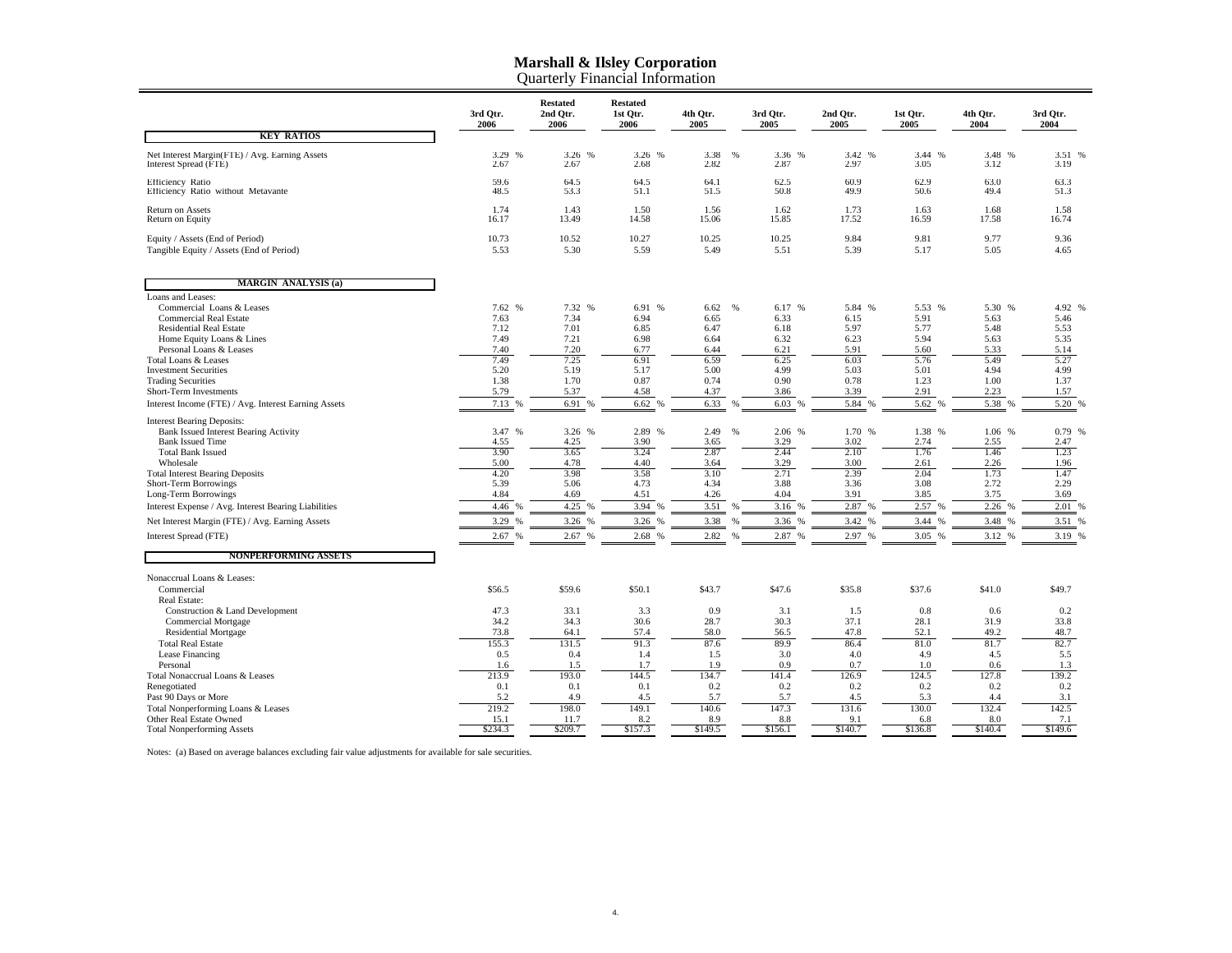|  | <b>Ouarterly Financial Information</b> |
|--|----------------------------------------|
|  |                                        |
|  |                                        |
|  |                                        |

| <b>CREDIT QUALITY</b>                                                                                                  | 3rd Qtr.<br>2006 | <b>Restated</b><br>2nd Qtr.<br>2006 | <b>Restated</b><br>1st Qtr.<br>2006 | 4th Otr.<br>2005     | 3rd Otr.<br>2005 | 2nd Otr.<br>2005 | 1st Otr.<br>2005 | 4th Otr.<br>2004 | 3rd Otr.<br>2004 |
|------------------------------------------------------------------------------------------------------------------------|------------------|-------------------------------------|-------------------------------------|----------------------|------------------|------------------|------------------|------------------|------------------|
| Net Charge-Offs / Average Loans & Leases<br>Loan & Lease Loss Reserve / Period-End Loans & Leases                      | $0.08\%$<br>1.01 | 0.10%<br>1.03                       | 0.07%<br>1.05                       | 0.14<br>$\%$<br>1.06 | 0.10%<br>1.09    | 0.15%<br>1.12    | 0.11%<br>1.17    | 0.18 %<br>1.21   | 0.10%<br>1.27    |
| Non-Performing Loans & Leases / Period-End Loans & Leases<br>Loan & Lease Loss Reserve / Non-Performing Loans & Leases | 0.53<br>190      | 0.49<br>210                         | 0.42<br>247                         | 0.41<br>259          | 0.44<br>246      | 0.41<br>274      | 0.42<br>276      | 0.45<br>271      | 0.51<br>251      |
| <b>RECONCHERVION OF RESERVE TOR LOAN &amp; BEASE LOSSES!</b>                                                           |                  |                                     |                                     |                      |                  |                  |                  |                  |                  |
| <b>Beginning Balance</b>                                                                                               | \$415.2          | \$368.8                             | \$363.8                             | \$362.3              | \$360.1          | \$358.3          | \$358.1          | \$358.1          | \$357.9          |
| Provision for Loan and Lease Losses                                                                                    | 10.3             | 11.1                                | 11.0                                | 13.0                 | 9.9              | 13.7             | 8.1              | 12.8             | 6.9              |
| Allowance of Banks & Loans Acquired                                                                                    | 0.0              | 45.2                                | 0.0                                 | 0.0                  | 0.0              | 0.0              | 0.0              | 0.0              | 0.0              |
| Loans and Leases Charged Off:                                                                                          |                  |                                     |                                     |                      |                  |                  |                  |                  |                  |
| Commercial                                                                                                             | 4.1              | 6.1                                 | 3.9                                 | 9.5                  | 2.2              | 3.8              | 6.0              | 5.5              | 4.4              |
| <b>Real Estate</b>                                                                                                     | 5.0              | 3.4                                 | 2.9                                 | 3.1                  | 6.6              | 8.2              | 3.3              | 4.3              | 3.0              |
| Personal                                                                                                               | 3.5              | 3.1                                 | 3.7                                 | 5.2                  | 3.2              | 3.8              | 3.4              | 3.3              | 3.2              |
| Leases                                                                                                                 | 0.1              | 1.3                                 | 0.2                                 | 0.2                  | 0.3              | 0.3              | 0.3              | 6.2              | 0.3              |
| <b>Total Charge-Offs</b>                                                                                               | 12.7             | 13.9                                | 10.7                                | 18.0                 | 12.3             | 16.1             | 13.0             | 19.3             | 10.9             |
| Recoveries on Loans and Leases:                                                                                        |                  |                                     |                                     |                      |                  |                  |                  |                  |                  |
| Commercial                                                                                                             | 2.2              | 0.8                                 | 2.7                                 | 4.2                  | 2.6              | 2.2              | 2.6              | 5.1              | 2.4              |
| <b>Real Estate</b>                                                                                                     | 0.8              | 1.2                                 | 0.3                                 | 0.4                  | 0.6              | 0.4              | 1.4              | 0.4              | 0.6              |
| Personal                                                                                                               | 1.0              | 1.2                                 | 1.0                                 | 0.8                  | 0.8              | 0.8              | 0.7              | 0.7              | 0.9              |
| Leases                                                                                                                 | 0.6              | 0.8                                 | 0.7                                 | 1.1                  | 0.5              | 0.8              | 0.4              | 0.3              | 0.3              |
| <b>Total Recoveries</b>                                                                                                | 4.6              | 4.0<br>9.9                          | 4.7<br>6.0                          | 6.5<br>11.5          | 4.5<br>7.8       | 4.2<br>11.9      | 5.1<br>8.0       | 6.5<br>12.8      | 4.2<br>6.7       |
| Net Loan and Lease Charge-offs                                                                                         | 8.1              |                                     |                                     |                      |                  |                  |                  |                  |                  |
| <b>Ending Balance</b>                                                                                                  | \$417.4          | \$415.2                             | \$368.8                             | \$363.8              | \$362.3          | \$360.1          | \$358.3          | \$358.1          | \$358.1          |

\* May not add due to rounding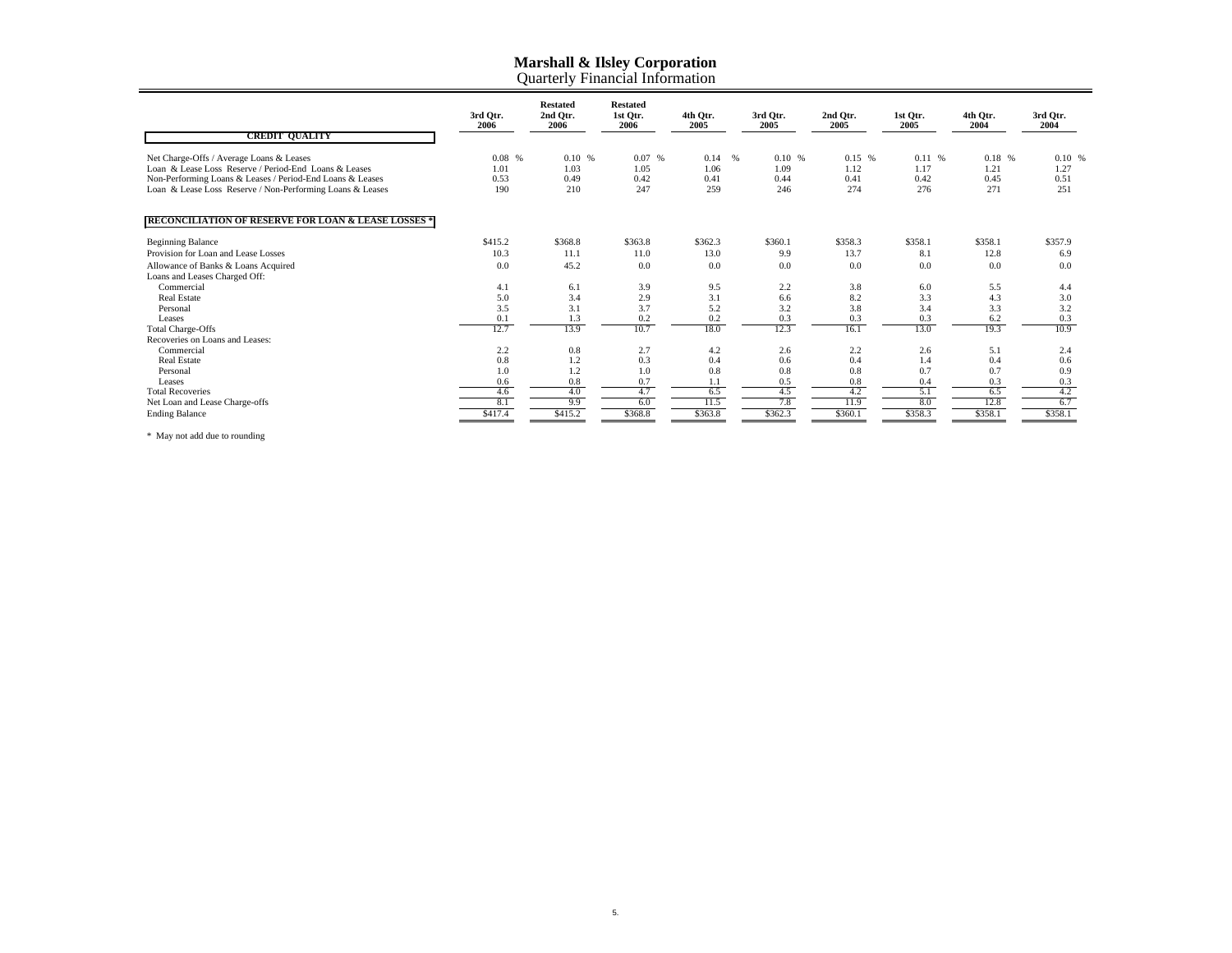#### **Marshall & Ilsley Corporation** Quarterly Financial Information

|                                           | 3rd Otr.<br>2006 | <b>Restated</b><br>2nd Otr.<br>2006 | <b>Restated</b><br>1st Qtr.<br>2006 | 4th Qtr.<br>2005 | 3rd Qtr.<br>2005 | 2nd Qtr.<br>2005 | 1st Otr.<br>2005 | 4th Otr.<br>2004 | 3rd Otr.<br>2004 |
|-------------------------------------------|------------------|-------------------------------------|-------------------------------------|------------------|------------------|------------------|------------------|------------------|------------------|
| <b>SELECTED SEGMENTS (\$millions) (a)</b> |                  |                                     |                                     |                  |                  |                  |                  |                  |                  |
| <b>Banking:</b>                           |                  |                                     |                                     |                  |                  |                  |                  |                  |                  |
| Net Interest Income                       | \$399.4          | \$384.1                             | \$328.5                             | \$333.1          | \$323.3          | \$314.9          | \$303.2          | \$301.3          | \$290.4          |
| Other Income                              |                  |                                     |                                     |                  |                  |                  |                  |                  |                  |
| Fees - External                           | 120.2            | 59.8                                | 52.4                                | 74.4             | 76.4             | 73.6             | 70.1             | 65.8             | 65.7             |
| Fees - Intercompany                       | 16.1             | 16.8                                | 16.9                                | 16.4             | 15.4             | 15.5             | 15.8             | 15.6             | 16.0             |
| <b>Total Other Income</b>                 | 136.3            | 76.6                                | 69.3                                | 90.8             | 91.8             | 89.1             | 85.9             | 81.4             | 81.7             |
| Other Expenses:                           |                  |                                     |                                     |                  |                  |                  |                  |                  |                  |
| Expenses - Other                          | 187.0            | 179.4                               | 158.4                               | 160.5            | 156.8            | 153.7            | 146.8            | 142.0            | 148.0            |
| Expenses - Intercompany                   | 47.8             | 46.9                                | 43.2                                | 45.8             | 43.0             | 40.7             | 38.8             | 40.0             | 38.0             |
| <b>Total Other Expenses</b>               | 234.8            | 226.3                               | 201.6                               | 206.3            | 199.8            | 194.4            | 185.6            | 182.0            | 186.0            |
| Provision for Loan and Leases Losses      | 9.8              | 10.6                                | 10.4                                | 12.6             | 9.7              | 13.4             | 7.8              | 6.5              | 6.5              |
| Income before Taxes                       | 291.1            | 223.8                               | 185.8                               | 205.0            | 205.6            | 196.2            | 195.7            | 194.2            | 179.6            |
| Income Tax Expense                        | 97.9             | 73.7                                | 60.6                                | 66.0             | 67.2             | 59.1             | 63.9             | 62.0             | 60.0             |
| Segment Income                            | \$193.2          | \$150.1                             | \$125.2                             | \$139.0          | \$138.4          | \$137.1          | \$131.8          | \$132.2          | \$119.6          |
| All Others:                               |                  |                                     |                                     |                  |                  |                  |                  |                  |                  |
| Net Interest Income                       | \$6.7            | \$5.7                               | \$5.8                               | \$6.8            | \$6.5            | \$6.8            | \$5.5            | \$5.5            | \$6.8            |
| Other Income                              |                  |                                     |                                     |                  |                  |                  |                  |                  |                  |
| Fees - External                           | 55.3             | 55.8                                | 54.5                                | 50.6             | 49.3             | 70.0             | 47.7             | 63.4             | 44.6             |
| Fees - Intercompany                       | 5.4              | 5.7                                 | 4.7                                 | 5.8              | 7.2              | 5.6              | 4.7              | 5.2              | 5.6              |
| <b>Total Other Income</b>                 | 60.7             | 61.5                                | 59.2                                | 56.4             | 56.5             | 75.6             | 52.4             | 68.6             | 50.2             |
| Other Expenses:                           |                  |                                     |                                     |                  |                  |                  |                  |                  |                  |
| Expenses - Other                          | 40.3             | 41.5                                | 39.6                                | 36.4             | 34.9             | 33.6             | 32.0             | 31.8             | 32.2             |
| Expenses - Intercompany                   | 12.7             | 12.6                                | 12.5                                | 11.6             | 11.7             | 12.0             | 12.4             | 11.7             | 11.1             |
| <b>Total Other Expenses</b>               | 53.0             | 54.1                                | 52.1                                | 48.0             | 46.6             | 45.6             | 44.4             | 43.5             | 43.3             |
| Provision for Loan and Leases Losses      | 0.4              | 0.5                                 | 0.5                                 | 0.4              | 0.2              | 0.3              | 0.3              | 6.4              | 0.4              |
| Income before Taxes                       | 14.0             | 12.6                                | 12.4                                | 14.8             | 16.2             | 36.5             | 13.2             | 24.2             | 13.3             |
| <b>Income Tax Expense</b>                 | 4.9              | 4.5                                 | 4.6                                 | 5.4              | 6.0              | 14.3             | 5.1              | 9.6              | 5.3              |
| Segment Income                            | \$9.1            | \$8.1                               | \$7.8                               | \$9.4            | \$10.2           | \$22.2           | \$8.1            | \$14.6           | \$8.0            |

Note: (a) Fees-Intercompany represents intercompany revenue charged to other segments for providing certain services. Expenses-Intercompany represents fees charged by other segments for<br>certain services received. For each have been eliminated.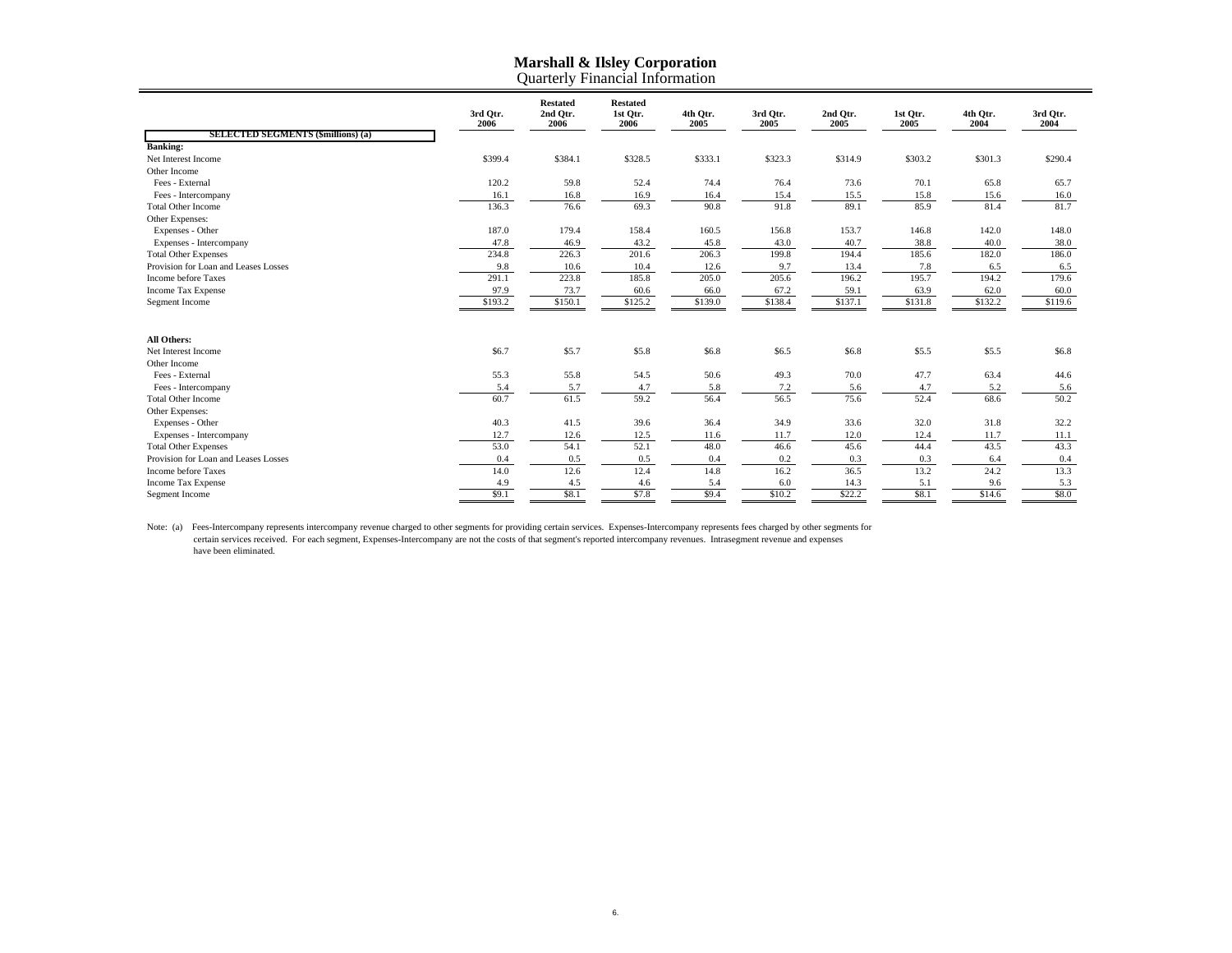#### **Marshall & Ilsley Corporation** Quarterly Financial Informatio n

|                                                                                                                       | 3rd Qtr.<br>2006 | 2nd Qtr.<br>2006 | 1st Qtr.<br>2006 | 4th Qtr.<br>2005 | 3rd Qtr.<br>2005 | 2nd Qtr.<br>2005 | 1st Qtr.<br>2005 | 4th Qtr.<br>2004 | 3rd Qtr.<br>2004 |
|-----------------------------------------------------------------------------------------------------------------------|------------------|------------------|------------------|------------------|------------------|------------------|------------------|------------------|------------------|
| <b>METAVANTE SEGMENT (\$millions)</b>                                                                                 |                  |                  |                  |                  |                  |                  |                  |                  |                  |
| Revenue (a)                                                                                                           | \$373.8          | \$373.5          | \$371.0          | \$350.2          | \$321.4          | \$307.2          | \$306.3          | \$301.6          | \$270.4          |
| Operating Expenses (a)                                                                                                | 302.1            | 307.6            | 308.6            | 292.1            | 263.0            | 247.7            | 252.1            | 258.7            | 228.3            |
| Earnings Before Interest and Taxes                                                                                    | 71.7             | 65.9             | 62.4             | 58.1             | 58.4             | 59.5             | 54.2             | 42.9             | 42.1             |
| Interest Expense, Net                                                                                                 | 6.7              | 7.5              | 8.3              | 8.3              | 9.0              | 9.6              | 10.4             | 10.6             | 8.7              |
| <b>Income Before Taxes</b>                                                                                            | 65.0             | 58.4             | 54.1             | 49.8             | 49.4             | 49.9             | 43.8             | 32.3             | 33.4             |
| Income Tax Expense                                                                                                    | 23.8             | 18.0             | 19.6             | 17.6             | 18.3             | 19.9             | 17.5             | 12.1             | 13.1             |
| Segment Income                                                                                                        | \$41.2           | \$40.4           | \$34.5           | \$32.2           | \$31.1           | \$30.0           | \$26.3           | \$20.2           | \$20.3           |
|                                                                                                                       |                  |                  |                  |                  |                  |                  |                  |                  |                  |
| Reconciliation of Segment Income to Earnings Before Interest, Taxes,<br><b>Depreciation and Amortization (EBITDA)</b> |                  |                  |                  |                  |                  |                  |                  |                  |                  |
| Segment Income                                                                                                        | \$41.2           | \$40.4           | \$34.5           | \$32.2           | \$31.1           | \$30.0           | \$26.3           | \$20.2           | \$20.3           |
| Add: Net Interest Expense                                                                                             | 6.7              | 7.5              | 8.3              | 8.3              | 9.0              | 9.6              | 10.4             | 10.6             | 8.7              |
| Income Tax Expense                                                                                                    | 23.8             | 18.0             | 19.6             | 17.6             | 18.3             | 19.9             | 17.5             | 12.1             | 13.1             |
| Depreciation and Amortization                                                                                         | 28.6             | 29.4             | 30.3             | 30.7             | 28.7             | 31.1             | 30.6             | 33.8             | 29.0             |
| Acquisition Intangible Amortization                                                                                   | 6.8              | 6.7              | 6.2              | 5.5              | 2.9              | 4.9              | 4.8              | 4.7              | 4.0              |
| <b>EBITDA</b>                                                                                                         | \$107.1          | \$102.0          | \$98.9           | \$94.3           | \$90.0           | \$95.5           | \$89.6           | \$81.4           | \$75.1           |
| <b>EBITDA</b> Margin                                                                                                  | 28.7%            | 27.3%            | 26.7%            | 26.9%            | 28.0%            | 31.1%            | 29.3%            | 27.0%            | 27.8%            |
| <b>Selected Balance Sheet Information - End of Period</b>                                                             |                  |                  |                  |                  |                  |                  |                  |                  |                  |
| Cash and Investments - Unrestricted                                                                                   | \$376.3          | \$320.3          | \$309.9          | \$293.8          | \$282.5          | \$229.3          | \$232.5          | \$182.1          | \$182.2          |
| Premises, Equipment and Software                                                                                      | 174.9            | 177.4            | 182.1            | 181.0            | 171.5            | 161.2            | 163.2            | 166.7            | 162.2            |
| Goodwill and Other Intangible Assets                                                                                  | 1,643.0          | 1,572.8          | 1,574.3          | 1,564.7          | 1,480.8          | 1,250.0          | 1,242.9          | 1,214.2          | 1,125.9          |
| Accounts Payable and Accrued Liabilities                                                                              | \$255.6          | \$199.8          | \$195.5          | \$217.3          | \$206.3          | \$178.7          | \$164.6          | \$157.0          | \$161.0          |
| Deferred Revenue                                                                                                      | 117.3            | 126.1            | 119.3            | 111.9            | 109.3            | 105.5            | 104.6            | 97.4             | 87.2             |
| Long-Term Debt                                                                                                        | 982.6            | 983.0            | 983.8            | 985.0            | 985.2            | 986.0            | 1,026.7          | 1,027.7          | 1,028.8          |
| Shareholder's Equity                                                                                                  | \$1,213.1        | \$1,135.9        | \$1,094.4        | \$1,042.8        | \$928.2          | \$663.3          | \$631.9          | \$581.2          | \$456.7          |
| <b>Reconciliation of Segment Income to Cash Net Income</b>                                                            |                  |                  |                  |                  |                  |                  |                  |                  |                  |
| Segment Income                                                                                                        | \$41.2           | \$40.4           | \$34.5           | \$32.2           | \$31.1           | \$30.0           | \$26.3           | \$20.2           | \$20.3           |
| Add: Acquisition Intangible Amortization, Net of Taxes                                                                | 4.1              | 4.0              | 3.7              | 3.3              | 1.7              | 2.9              | 2.9              | 2.8              | 2.4              |
| Stock Based Compensation, Net of Taxes                                                                                | 1.3              | 1.4              | 1.4              | 1.6              | 1.2              | 1.1              | 1.1              | 1.4              | 1.2              |
| Cash Net Income                                                                                                       | \$46.6           | \$45.8           | \$39.6           | \$37.1           | \$34.0           | \$34.0           | \$30.3           | \$24.4           | \$23.9           |

Note: (a) Includes intercompany fees and intercompany expenses charged to other segments for providing certain services. Revenue also includes intercompany float Income which represents interest income<br>on balances invested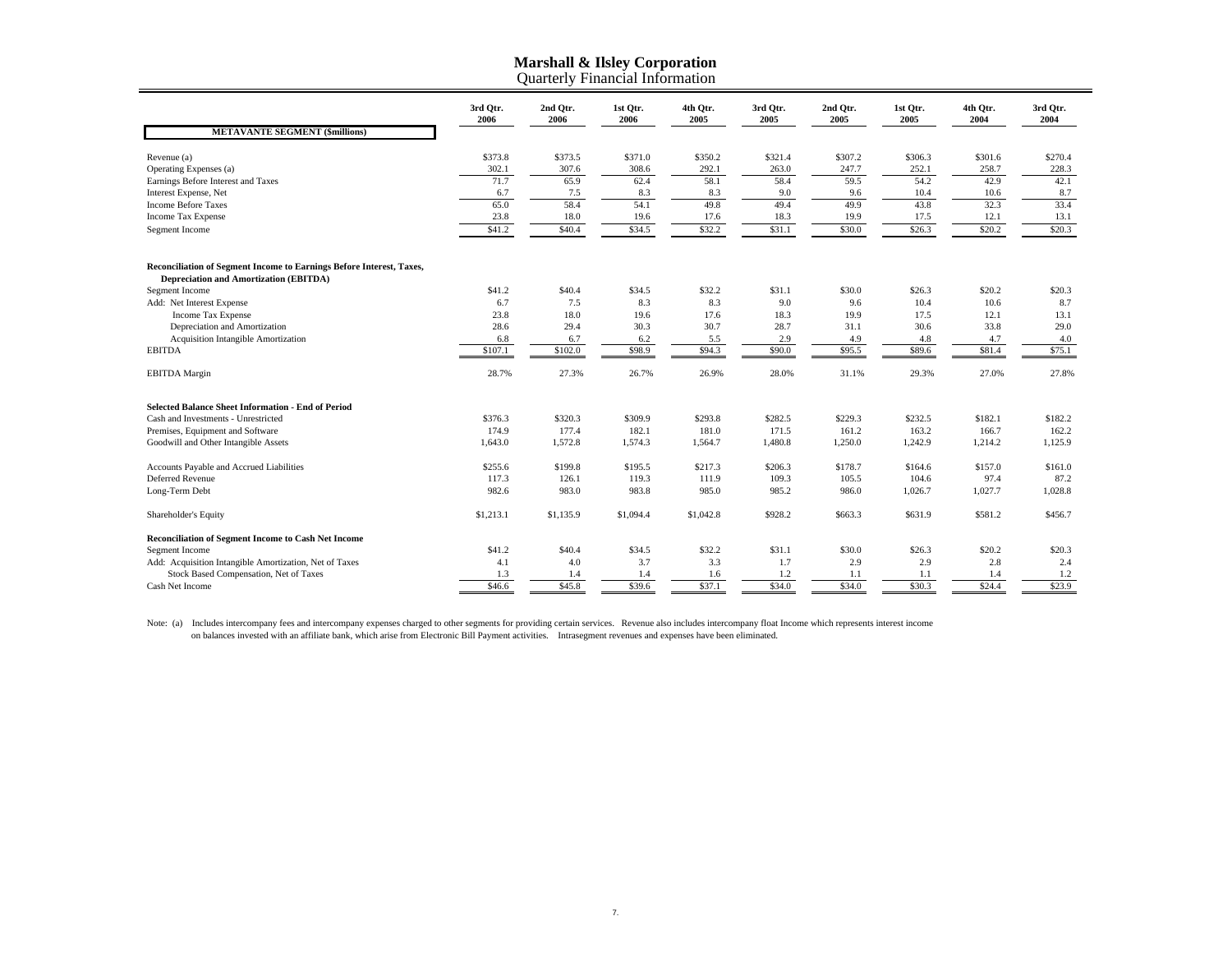Annual Financial Information

|                                                                                                                                                                                                                                                                                                                                                                                                                                                                                |                                                                                                                                                      | YEARS ENDED DECEMBER 31,                                                                                                                         |                                                                                                                                                   |                                                                                                                                                    |                                                                                                                                      |  |  |  |  |  |
|--------------------------------------------------------------------------------------------------------------------------------------------------------------------------------------------------------------------------------------------------------------------------------------------------------------------------------------------------------------------------------------------------------------------------------------------------------------------------------|------------------------------------------------------------------------------------------------------------------------------------------------------|--------------------------------------------------------------------------------------------------------------------------------------------------|---------------------------------------------------------------------------------------------------------------------------------------------------|----------------------------------------------------------------------------------------------------------------------------------------------------|--------------------------------------------------------------------------------------------------------------------------------------|--|--|--|--|--|
|                                                                                                                                                                                                                                                                                                                                                                                                                                                                                | 2005                                                                                                                                                 | 2004                                                                                                                                             | 2003                                                                                                                                              | 2002                                                                                                                                               | 2001                                                                                                                                 |  |  |  |  |  |
| PER SHARE DATA (a)                                                                                                                                                                                                                                                                                                                                                                                                                                                             |                                                                                                                                                      |                                                                                                                                                  |                                                                                                                                                   |                                                                                                                                                    |                                                                                                                                      |  |  |  |  |  |
| Diluted:<br>Net Income                                                                                                                                                                                                                                                                                                                                                                                                                                                         | \$2.99                                                                                                                                               | \$2.66                                                                                                                                           | \$2.28                                                                                                                                            | \$2.06                                                                                                                                             | \$1.47                                                                                                                               |  |  |  |  |  |
| <b>Basic:</b>                                                                                                                                                                                                                                                                                                                                                                                                                                                                  |                                                                                                                                                      |                                                                                                                                                  |                                                                                                                                                   |                                                                                                                                                    |                                                                                                                                      |  |  |  |  |  |
| Net Income                                                                                                                                                                                                                                                                                                                                                                                                                                                                     | 3.06                                                                                                                                                 | 2.72                                                                                                                                             | 2.31                                                                                                                                              | 2.15                                                                                                                                               | 1.52                                                                                                                                 |  |  |  |  |  |
| <b>Dividend Declared</b>                                                                                                                                                                                                                                                                                                                                                                                                                                                       | 0.930                                                                                                                                                | 0.810                                                                                                                                            | 0.700                                                                                                                                             | 0.625                                                                                                                                              | 0.568                                                                                                                                |  |  |  |  |  |
| <b>Book Value</b>                                                                                                                                                                                                                                                                                                                                                                                                                                                              | 20.27                                                                                                                                                | 17.51                                                                                                                                            | 15.24                                                                                                                                             | 13.71                                                                                                                                              | 11.81                                                                                                                                |  |  |  |  |  |
| Average Shares Outstanding - Diluted (millions)                                                                                                                                                                                                                                                                                                                                                                                                                                | 236.0                                                                                                                                                | 227.5                                                                                                                                            | 229.2                                                                                                                                             | 222.8                                                                                                                                              | 218.7                                                                                                                                |  |  |  |  |  |
| Shares Outstanding - End of Period (millions)                                                                                                                                                                                                                                                                                                                                                                                                                                  | 235.4                                                                                                                                                | 227.3                                                                                                                                            | 223.2                                                                                                                                             | 226.2                                                                                                                                              | 207.9                                                                                                                                |  |  |  |  |  |
| <b>INCOME STATEMENT (\$millions)</b>                                                                                                                                                                                                                                                                                                                                                                                                                                           |                                                                                                                                                      |                                                                                                                                                  |                                                                                                                                                   |                                                                                                                                                    |                                                                                                                                      |  |  |  |  |  |
| <b>Net Interest Income (FTE)</b>                                                                                                                                                                                                                                                                                                                                                                                                                                               | \$1,298.6                                                                                                                                            | \$1,192.8                                                                                                                                        | \$1,121.2                                                                                                                                         | \$1.059.5                                                                                                                                          | \$889.3                                                                                                                              |  |  |  |  |  |
| <b>Provision for Loan &amp; Lease Losses</b>                                                                                                                                                                                                                                                                                                                                                                                                                                   | 44.8                                                                                                                                                 | 38.0                                                                                                                                             | 63.0                                                                                                                                              | 74.4                                                                                                                                               | 54.1                                                                                                                                 |  |  |  |  |  |
| <b>Data Processing Services</b><br>Wealth Management<br>Service Charge on Deposits<br>Mortgage Banking<br>Net Investment Securities Gains (Losses)<br>All Other<br><b>Total Non-Interest Revenues</b><br>Salaries & Employee Benefits<br>Occupancy and Equipment<br><b>Software Expenses</b><br>Processing Charges<br>Supplies and Printing<br><b>Professional Services</b><br>Shipping and Handling<br>Intangible Amortization<br>Other<br><b>Total Non-Interest Expenses</b> | 1,185.1<br>191.7<br>94.0<br>49.3<br>45.5<br>150.7<br>1,716.3<br>1.074.7<br>215.6<br>58.0<br>62.6<br>23.9<br>53.6<br>72.2<br>31.1<br>287.4<br>1,879.1 | 934.1<br>175.0<br>98.9<br>34.7<br>35.4<br>139.9<br>1,418.0<br>919.4<br>192.8<br>50.0<br>52.2<br>23.6<br>43.8<br>67.8<br>27.9<br>251.2<br>1,628.7 | 700.6<br>148.4<br>102.5<br>67.2<br>21.6<br>143.3<br>1,183.6<br>830.8<br>179.0<br>44.7<br>48.3<br>22.1<br>44.4<br>51.8<br>23.8<br>240.7<br>1,485.6 | 640.6<br>140.7<br>100.8<br>51.9<br>(6.3)<br>134.0<br>1,061.7<br>779.8<br>191.5<br>44.2<br>39.3<br>20.1<br>38.5<br>45.7<br>25.1<br>147.0<br>1,331.2 | 607.4<br>138.6<br>86.0<br>42.9<br>(6.8)<br>117.8<br>985.9<br>720.5<br>189.5<br>39.8<br>40.1<br>21.3<br>34.2<br>44.8<br>36.9<br>187.7 |  |  |  |  |  |
|                                                                                                                                                                                                                                                                                                                                                                                                                                                                                |                                                                                                                                                      |                                                                                                                                                  |                                                                                                                                                   |                                                                                                                                                    | 1,314.8                                                                                                                              |  |  |  |  |  |
| Tax Equivalent Adjustment                                                                                                                                                                                                                                                                                                                                                                                                                                                      | 33.3                                                                                                                                                 | 32.2                                                                                                                                             | 31.7                                                                                                                                              | 32.3                                                                                                                                               | 31.2                                                                                                                                 |  |  |  |  |  |
| Pre-Tax Earnings                                                                                                                                                                                                                                                                                                                                                                                                                                                               | 1,057.7                                                                                                                                              | 911.9                                                                                                                                            | 724.5                                                                                                                                             | 683.3                                                                                                                                              | 475.1                                                                                                                                |  |  |  |  |  |
| <b>Income Taxes</b>                                                                                                                                                                                                                                                                                                                                                                                                                                                            | 351.5                                                                                                                                                | 306.0                                                                                                                                            | 202.1                                                                                                                                             | 225.4                                                                                                                                              | 153.9                                                                                                                                |  |  |  |  |  |
| <b>Income Before Cumulative Effect of a Change</b><br>in Accounting Principal                                                                                                                                                                                                                                                                                                                                                                                                  | \$706.2                                                                                                                                              | \$605.9                                                                                                                                          | \$522.4                                                                                                                                           | \$457.9                                                                                                                                            | \$321.2                                                                                                                              |  |  |  |  |  |
| Cumulative Effect of a Change in Accounting Principal                                                                                                                                                                                                                                                                                                                                                                                                                          | 0.0                                                                                                                                                  | 0.0                                                                                                                                              | 0.0                                                                                                                                               | 0.0                                                                                                                                                | (0.4)                                                                                                                                |  |  |  |  |  |
| <b>Net Income</b>                                                                                                                                                                                                                                                                                                                                                                                                                                                              | \$706.2                                                                                                                                              | \$605.9                                                                                                                                          | \$522.4                                                                                                                                           | \$457.9                                                                                                                                            | \$320.8                                                                                                                              |  |  |  |  |  |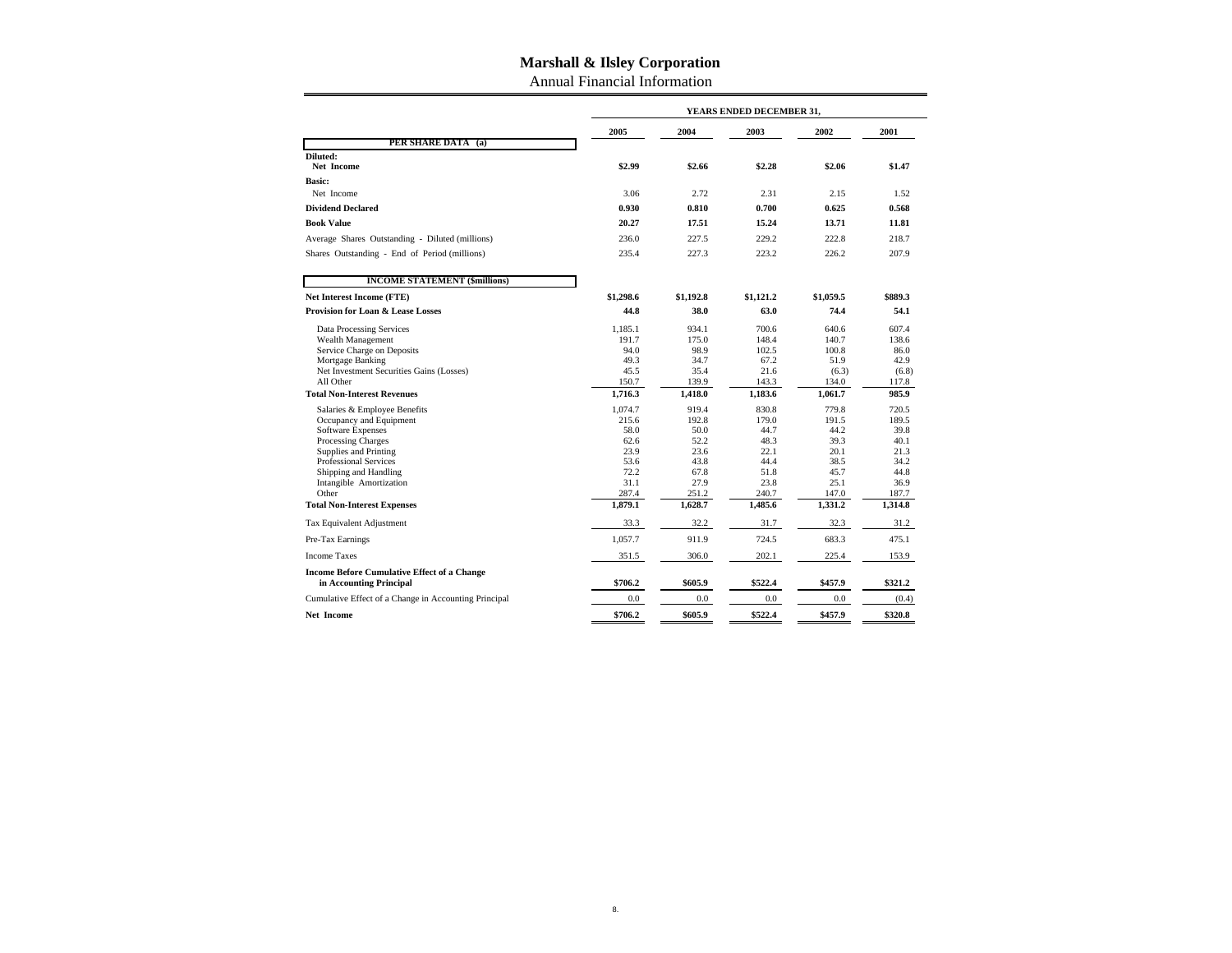Annual Financial Information

|                                                                              |                 |                 | DECEMBER 31,    |                  |                |
|------------------------------------------------------------------------------|-----------------|-----------------|-----------------|------------------|----------------|
|                                                                              | 2005            | 2004            | 2003            | 2002             | 2001           |
| <b>ASSETS - END OF PERIOD (\$millions)</b>                                   |                 |                 |                 |                  |                |
| Cash & Due From Banks                                                        | \$1.155         | \$839           | \$810           | \$1,012          | \$617          |
| <b>Trading Securities</b>                                                    | 30              | 18              | 16              | 21               | 6              |
| Short - Term Investments                                                     | 300             | 173             | 147             | 228              | 988            |
| <b>Investment Securities</b>                                                 | 6,320           | 6,085           | 5,607           | 5,210            | 4,416          |
| Loans & Leases:                                                              |                 |                 |                 |                  |                |
| Commercial Loans & Leases:                                                   |                 |                 |                 |                  |                |
| <b>Commercial Loans</b>                                                      | 9.566           | 8.482           | 7.111           | 6.872            | 5,728          |
| Commercial Lease Financing                                                   | 500             | 406             | 393             | 394              | 412            |
| Total Commercial Loans & Leases<br><b>Commercial Real Estate:</b>            | 10,066          | 8.888           | 7.504           | 7,266            | 6,140          |
| <b>Commercial Mortgages</b>                                                  | 8,825           | 8,164           | 7,149           | 6,586            | 5,099          |
| <b>Construction Loans</b>                                                    | 1,596           | 1,175           | 1,075           | 898              | 596            |
| <b>Total Commercial Real Estate</b>                                          | 10,421          | 9,339           | 8,224           | 7,484            | 5,695          |
| <b>Residential Real Estate:</b><br><b>Residential Mortgages</b>              | 5,051           | 3.399           | 2.442           | 2.391            | 2.174          |
| <b>Construction Loans</b>                                                    | 2,045           | 1,090           | 691             | 506              | 462            |
| <b>Total Residential Real Estate</b>                                         | 7,096           | 4,489           | 3,133           | 2,897            | 2,636          |
| Personal Loans & Leases:                                                     |                 |                 |                 |                  |                |
| Personal Loans                                                               | 1,618           | 1,540           | 1,748           | 1,852            | 1,211          |
| Personal Lease Financing                                                     | 132             | 132             | 184             | 388              | 550            |
| Home Equity Loans & Lines<br>Total Consumer Loans & Leases                   | 4,834<br>6,584  | 5,149<br>6,821  | 4.392<br>6,324  | 4.022<br>6,262   | 3,063<br>4,824 |
| Total Loans & Leases                                                         | 34,167          | 29,537          | 25,185          | 23,909           | 19,295         |
| Reserve for Loan & Leases Losses                                             | (364)           | (358)           | (350)           | (338)            | (268)          |
| Premises and Equipment, net                                                  | 491             | 467             | 439             | 442              | 393            |
| Goodwill & Intangibles                                                       | 2,461           | 2,126           | 1,105           | 1,089            | 587            |
| Other Assets                                                                 | 1,653           | 1,550           | 1,414           | 1,302            | 1,218          |
| <b>Total Assets</b>                                                          | \$46,213        | \$40,437        | \$34,373        | \$32,875         | \$27,252       |
| <b>LIABILITIES - END OF PERIOD (\$millions)</b>                              |                 |                 |                 |                  |                |
| Deposits:                                                                    |                 | \$4,888         | \$4,715         | \$4,462          | \$3,559        |
| Noninterest Bearing<br>Bank Issued Interest Bearing Activity:                | \$5,525         |                 |                 |                  |                |
| Savings & NOW                                                                | 2,958           | 3,387           | 3,322           | 2,857            | 1,940          |
| Money Market                                                                 | 6,407           | 5,645           | 5,893           | 6,280            | 5,832          |
| Foreign Activity                                                             | 1,165           | 892             | 843             | 914              | 691            |
| <b>Total Bank Issued Interest Bearing Activity</b>                           | 10,530          | 9,924           | 10,058          | 10,051           | 8,463          |
| <b>Bank Issued Time:</b>                                                     |                 |                 |                 |                  |                |
| CDs greater than \$100,000<br>All Other Time                                 | 1,845<br>3,434  | 942<br>2,712    | 628<br>2,633    | 657<br>2,965     | 658<br>2,948   |
| <b>Total Bank Issued Time</b>                                                | 5.279           | 3.654           | 3.261           | 3.622            | 3.606          |
| <b>Total Bank Issued Deposits</b>                                            | 21.334          | 18.466          | 18.034          | 18.135           | 15.628         |
| Wholesale:                                                                   |                 |                 |                 |                  |                |
| Foreign Time                                                                 | 1,454           | 2,253           | 270             | $\boldsymbol{0}$ | 91             |
| All Other                                                                    | 4,886           | 5,736           | 3,966           | 2,259            | 774            |
| <b>Total Wholesale</b><br><b>Total Deposits</b>                              | 6,340<br>27,674 | 7,989<br>26,455 | 4,236<br>22,270 | 2,259<br>20.394  | 865<br>16.493  |
| Short - Term Borrowings                                                      | 5,627           | 3,530           | 4,933           | 6,093            | 5,857          |
| Long - Term Borrowings                                                       | 6,669           | 5,027           | 2,735           | 2,284            | 1,560          |
| Other Liabilities                                                            | 1,508           | 1,474           | 1,052           | 1,021            | 815            |
| <b>Total Liabilities</b>                                                     | 41,478          | 36,486          | 30,990          | 29,792           | 24,725         |
|                                                                              |                 |                 |                 |                  |                |
| <b>SHAREHOLDERS' EQUITY - END OF PERIOD (\$millions)</b><br>Preferred Equity | $\overline{0}$  | $\overline{0}$  | $\mathbf{0}$    | $\overline{0}$   | 34             |
| <b>Common Equity</b>                                                         | 4,772           | 3,928           | 3,380           | 3,127            | 2,452          |
| Unrealized Gains (Losses) on Securities                                      | (36)            | 31              | 42              | 58               | 63             |
| Unrealized Gains (Losses) on Derivatives                                     | (1)             | (8)             | (39)            | (102)            | (22)           |
| Accumulated Other Comprehensive Income                                       | (37)            | 23              | 3               | (44)             | 41             |
| <b>Total Common Equity</b>                                                   | 4,735           | 3,951           | 3,383           | 3,083            | 2,493          |
| Shareholders' Equity                                                         | 4,735           | 3.951           | 3,383           | 3.083            | 2,527          |
| Total Liabilities & Shareholders' Equity                                     | \$46,213        | \$40,437        | \$34,373        | \$32,875         | \$27,252       |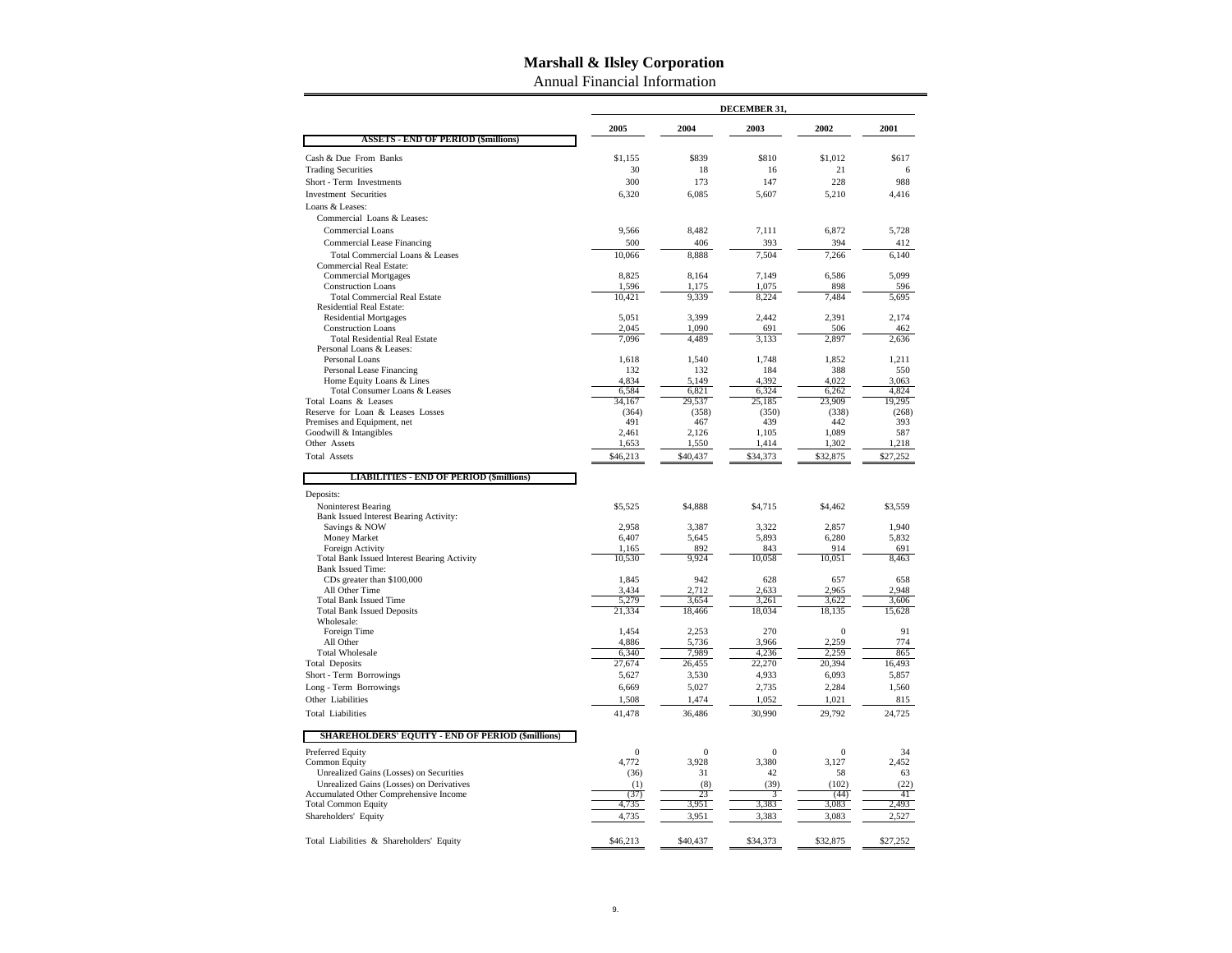Annual Financial Information

|                                                                                |                |                | YEARS ENDED DECEMBER 31, |                |              |
|--------------------------------------------------------------------------------|----------------|----------------|--------------------------|----------------|--------------|
|                                                                                | 2005           | 2004           | 2003                     | 2002           | 2001         |
| <b>AVERAGE ASSETS (\$millions)</b>                                             |                |                |                          |                |              |
| Cash & Due From Banks                                                          | \$966          | \$835          | \$752                    | \$708          | \$651        |
| <b>Trading Securities</b>                                                      | 27             | 22             | 23                       | 15             | 21           |
| Short - Term Investments                                                       | 237            | 171            | 264                      | 717            | 504          |
| <b>Investment Securities</b>                                                   | 6,183          | 5,872          | 5,212                    | 4,551          | 5,196        |
| Loans & Leases:                                                                |                |                |                          |                |              |
| Commercial Loans & Leases:                                                     |                |                |                          |                |              |
| <b>Commercial Loans</b>                                                        | 8.955          | 7.621          | 6.905                    | 6.144          | 5.478        |
| Commercial Lease Financing                                                     | 439            | 397            | 390                      | 395            | 390          |
| Total Commercial Loans & Leases                                                | 9.394          | 8.018          | 7,295                    | 6,539          | 5,868        |
| <b>Commercial Real Estate:</b><br><b>Commercial Mortgages</b>                  | 8,576          | 7,659          | 6,901                    | 5,703          | 4,741        |
| <b>Construction Loans</b>                                                      | 1,413          | 1,097          | 1,000                    | 755            | 522          |
| <b>Total Commercial Real Estate</b>                                            | 9,989          | 8,756          | 7,901                    | 6,458          | 5,263        |
| Residential Real Estate:                                                       |                |                |                          |                |              |
| <b>Residential Mortgages</b>                                                   | 4,239          | 2,855          | 2,335                    | 2,171          | 2,203        |
| <b>Construction Loans</b>                                                      | 1,513          | 840            | 593                      | 474            | 310          |
| <b>Total Residential Real Estate</b><br>Personal Loans & Leases:               | 5,752          | 3,695          | 2,928                    | 2,645          | 2,513        |
| Personal Loans                                                                 | 1,525          | 1,632          | 1,874                    | 1,388          | 1,182        |
| Personal Lease Financing                                                       | 128            | 155            | 285                      | 468            | 636          |
| Home Equity Loans & Lines                                                      | 4,988          | 4,765          | 4,110                    | 3,530          | 2,739        |
| Total Consumer Loans & Leases                                                  | 6,641          | 6,552          | 6,269                    | 5,386          | 4,557        |
| Total Loans & Leases                                                           | 31,776         | 27,021         | 24,393                   | 21,028         | 18,201       |
| Reserve for Loan & Leases Losses                                               | (363)          | (360)          | (348)                    | (303)          | (253)        |
| Premises and Equipment, net                                                    | 458            | 448            | 441                      | 418            | 392          |
| Goodwill & Intangibles<br>Other Assets                                         | 2,261<br>1,739 | 1,547<br>1,607 | 1,089<br>1,442           | 800<br>1,269   | 430<br>1,228 |
| <b>Total Assets</b>                                                            | \$43,284       | \$37,163       | \$33,268                 | \$29,203       | \$26,370     |
|                                                                                |                |                |                          |                |              |
| Memo:<br><b>Average Earning Assets</b>                                         | \$38,223       | \$33,086       | \$29,892                 | \$26,311       | \$23,922     |
| Average Earning Assets Excluding Investment Securities                         |                |                |                          |                |              |
| Unrealized Gains/(Losses)                                                      | \$38,218       | \$33,044       | \$29,823                 | \$26,213       | \$23,817     |
| <b>AVERAGE LIABILITIES (\$millions)</b>                                        |                |                |                          |                |              |
| Deposits:                                                                      |                |                |                          |                |              |
| Noninterest Bearing                                                            | \$4,943        | \$4,586        | \$4,190                  | \$3,509        | \$2,895      |
| Bank Issued Interest Bearing Activity:                                         |                |                |                          |                |              |
| Savings & NOW                                                                  | 3,096          | 3,388          | 3,149                    | 2,352          | 1,776        |
| Money Market                                                                   | 5,980          | 5,675          | 6,115                    | 5,893          | 5,469        |
| Foreign Activity                                                               | 951            | 897            | 821                      | 752            | 588          |
| <b>Total Bank Issued Interest Bearing Activity</b><br><b>Bank Issued Time:</b> | 10,027         | 9,960          | 10,085                   | 8,997          | 7,833        |
| CDs greater than \$100,000                                                     | 1,362          | 751            | 635                      | 655            | 761          |
| All Other Time                                                                 | 3,048          | 2,633          | 2,765                    | 2,885          | 3,214        |
| <b>Total Bank Issued Time</b>                                                  | 4,410          | 3,384          | 3,400                    | 3,540          | 3,975        |
| <b>Total Bank Issued Deposits</b>                                              | 19,380         | 17,930         | 17,675                   | 16,046         | 14,703       |
| Wholesale:                                                                     |                | 975            |                          |                | 709          |
| Foreign Time<br>All Other                                                      | 1,006<br>5,715 | 5,083          | 1,251<br>3,060           | 1,055<br>1,542 | 1,779        |
| <b>Total Wholesale</b>                                                         | 6,721          | 6,058          | 4,311                    | 2,597          | 2,488        |
| <b>Total Deposits</b>                                                          | 26,101         | 23,988         | 21,986                   | 18,643         | 17.191       |
| Short - Term Borrowings                                                        | 2,926          | 2,908          | 3,139                    | 4,188          | 3,944        |
| Long - Term Borrowings                                                         | 8,193          | 5,330          | 3,799                    | 2,693          | 1,963        |
| Other Liabilities                                                              | 1,707          | 1,373          | 1,052                    | 872            | 814          |
| <b>Total Liabilities</b>                                                       | 38,927         | 33,599         | 29,976                   | 26,396         | 23,912       |
| <b>AVERAGE SHAREHOLDERS' EQUITY (\$millions)</b>                               |                |                |                          |                |              |
| Shareholders' Equity                                                           | 4,357          | 3,564          | 3,292                    | 2,807          | 2,458        |
| Total Liabilities & Shareholders' Equity                                       | \$43,284       | \$37,163       | \$33,268                 | \$29,203       | \$26,370     |
| Memo:                                                                          |                |                |                          |                |              |
| Average Interest Bearing Liabilities                                           | \$32,277       | \$27,640       | \$24,734                 | \$22,015       | \$20,203     |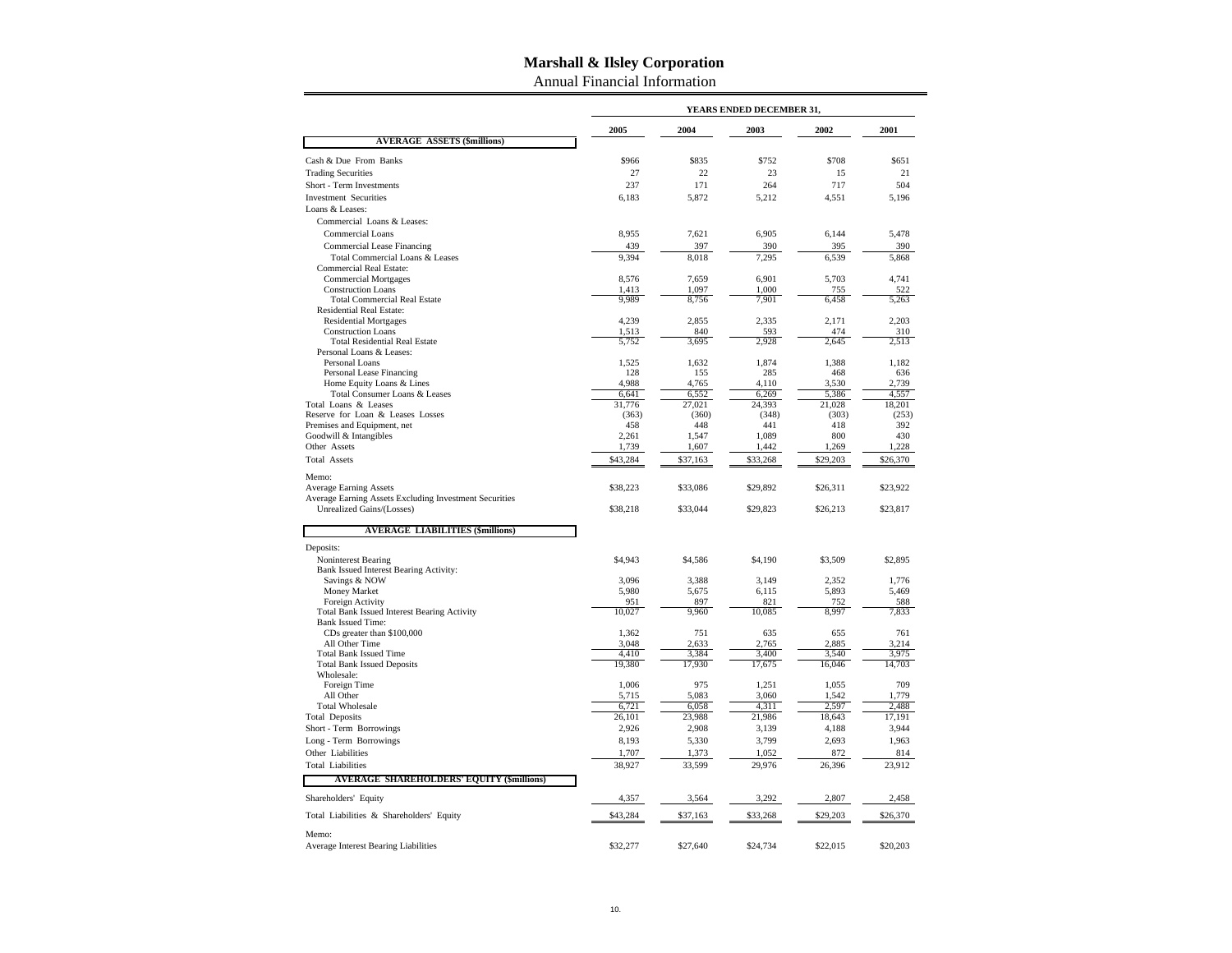Annual Financial Information

|                                                                            | 2005          |   | 2004          |   | 2003          | 2002          | 2001          |
|----------------------------------------------------------------------------|---------------|---|---------------|---|---------------|---------------|---------------|
| <b>KEY RATIOS</b>                                                          |               |   |               |   |               |               |               |
| Net Interest Margin(FTE) / Avg. Earning Assets                             | 3.40          | % | 3.61          | % | 3.76<br>%     | 4.04 %        | 3.73<br>%     |
| Interest Spread (FTE)                                                      | 2.93          |   | 3.30          |   | 3.43          | 3.63          | 3.08          |
| Efficiency Ratio<br>Efficiency Ratio without Metavante                     | 62.6<br>50.7  |   | 62.4<br>50.8  |   | 64.5<br>54.6  | 62.7<br>53.3  | 66.6<br>54.5  |
| Return on Assets<br>Return on Equity                                       | 1.63<br>16.21 |   | 1.63<br>17.00 |   | 1.57<br>15.87 | 1.57<br>16.32 | 1.22<br>13.04 |
| Equity / Assets (End of Period)                                            | 10.25         |   | 9.77          |   | 9.84          | 9.38          | 9.27          |
| <b>MARGIN ANALYSIS (a)</b>                                                 |               |   |               |   |               |               |               |
| Loans and Leases:                                                          |               |   |               |   |               |               |               |
| Commercial Loans & Leases                                                  | 6.06          | % | 4.94          | % | 4.75 %        | 5.36 %        | 7.01 %        |
| <b>Commercial Real Estate</b>                                              | 6.27          |   | 5.50          |   | 5.81          | 6.60          | 7.78          |
| <b>Residential Real Estate</b>                                             | 6.13          |   | 5.53          |   | 6.03          | 6.97          | 7.55          |
| Home Equity Loans & Lines                                                  | 6.28          |   | 5.49          |   | 5.84          | 6.69          | 8.04          |
| Personal Loans & Leases                                                    | 6.05          |   | 5.17          |   | 5.41<br>5.49  | 6.65          | 8.02          |
| Total Loans & Leases<br><b>Investment Securities</b>                       | 6.17<br>5.01  |   | 5.31<br>4.95  |   | 4.90          | 6.28<br>6.48  | 7.56<br>7.10  |
| <b>Trading Securities</b>                                                  | 0.89          |   | 1.26          |   | 1.16          | 2.21          | 4.21          |
| Short-Term Investments                                                     | 3.66          |   | 1.40          |   | 0.97          | 1.56          | 3.34          |
| Interest Income(FTE) / Avg. Interest Earning Assets                        | 5.97          | % | 5.23          | % | 5.34<br>%     | 6.18<br>%     | 7.37<br>%     |
|                                                                            |               |   |               |   |               |               |               |
| <b>Interest Bearing Deposits:</b><br>Bank Issued Interest Bearing Activity | 1.92          | % | 0.78          | % | 0.75%         | 1.22 %        | 2.92 %        |
| <b>Bank Issued Time</b>                                                    | 3.21          |   | 2.45          |   | 2.51          | 3.25          | 5.40          |
| <b>Total Bank Issued</b>                                                   | 2.31          |   | 1.20          |   | 1.19          | 1.79          | 3.75          |
| Wholesale                                                                  | 3.14          |   | 1.91          |   | 1.57          | 2.27          | 4.99          |
| <b>Total Interest Bearing Deposits</b>                                     | 2.58          |   | 1.42          |   | 1.28          | 1.87          | 3.97          |
| Short - Term Borrowings                                                    | 3.63          |   | 2.11          |   | 2.58          | 3.59          | 4.78          |
| Long - Term Borrowings                                                     | 4.03          |   | 3.69          |   | 4.30          | 4.73          | 5.65          |
| Interest Expense / Avg. Interest Bearing Liabilities                       | 3.04          | % | 1.93          | % | 1.91<br>%     | 2.55          | 4.29<br>%     |
| Net Interest Margin(FTE) / Avg. Earning Assets                             | 3.40          | % | 3.61          | % | 3.76<br>%     | 4.04          | 3.73 %        |
| Interest Spread (FTE)                                                      | 2.93          | % | 3.30          | % | 3.43 %        | 3.63 %        | 3.08 %        |
| <b>NONPERFORMING ASSETS</b>                                                |               |   |               |   |               |               |               |
| Nonaccrual Loans & Leases:                                                 |               |   |               |   |               |               |               |
| Commercial                                                                 | \$43.7        |   | \$41.0        |   | \$56.1        | \$81.4        | \$70.3        |
| Real Estate:                                                               |               |   |               |   |               |               |               |
| Construction & Land Development                                            | 0.9           |   | 0.6           |   | 0.8           | 0.1           | 0.7           |
| <b>Commercial Mortgage</b>                                                 | 28.7          |   | 31.9          |   | 42.9          | 46.2          | 34.5          |
| <b>Residential Mortgage</b>                                                | 58.0          |   | 49.2          |   | 52.1          | 56.2          | 47.8          |
| <b>Total Real Estate</b>                                                   | 87.6          |   | 81.7          |   | 95.8          | 102.5         | 83.0          |
| Lease Financing                                                            | 1.5           |   | 4.5           |   | 13.3          | 2.8           | 12.0          |
| Personal                                                                   | 1.9<br>134.7  |   | 0.6           |   | 1.2           | 1.5           | 1.1           |
| Total Nonaccrual Loans & Leases                                            | 0.2           |   | 127.8<br>0.2  |   | 166.4<br>0.3  | 188.2<br>0.3  | 166.4         |
| Renegotiated                                                               |               |   |               |   |               |               | 0.4           |
| Past 90 Days or More                                                       | 5.7<br>140.6  |   | 4.4<br>132.4  |   | 6.1<br>172.8  | 6.0<br>194.5  | 7.0<br>173.8  |
| Total Nonperforming Loans & Leases<br>Other Real Estate Owned              | 8.9           |   | 8.0           |   | 13.2          | 8.7           | 6.8           |
| <b>Total Nonperforming Assets</b>                                          | \$149.5       |   | \$140.4       |   | \$186.0       | \$203.2       | \$180.6       |
|                                                                            |               |   |               |   |               |               |               |

Notes: (a) Based on average balances excluding fair value adjustments for available for sale securities.